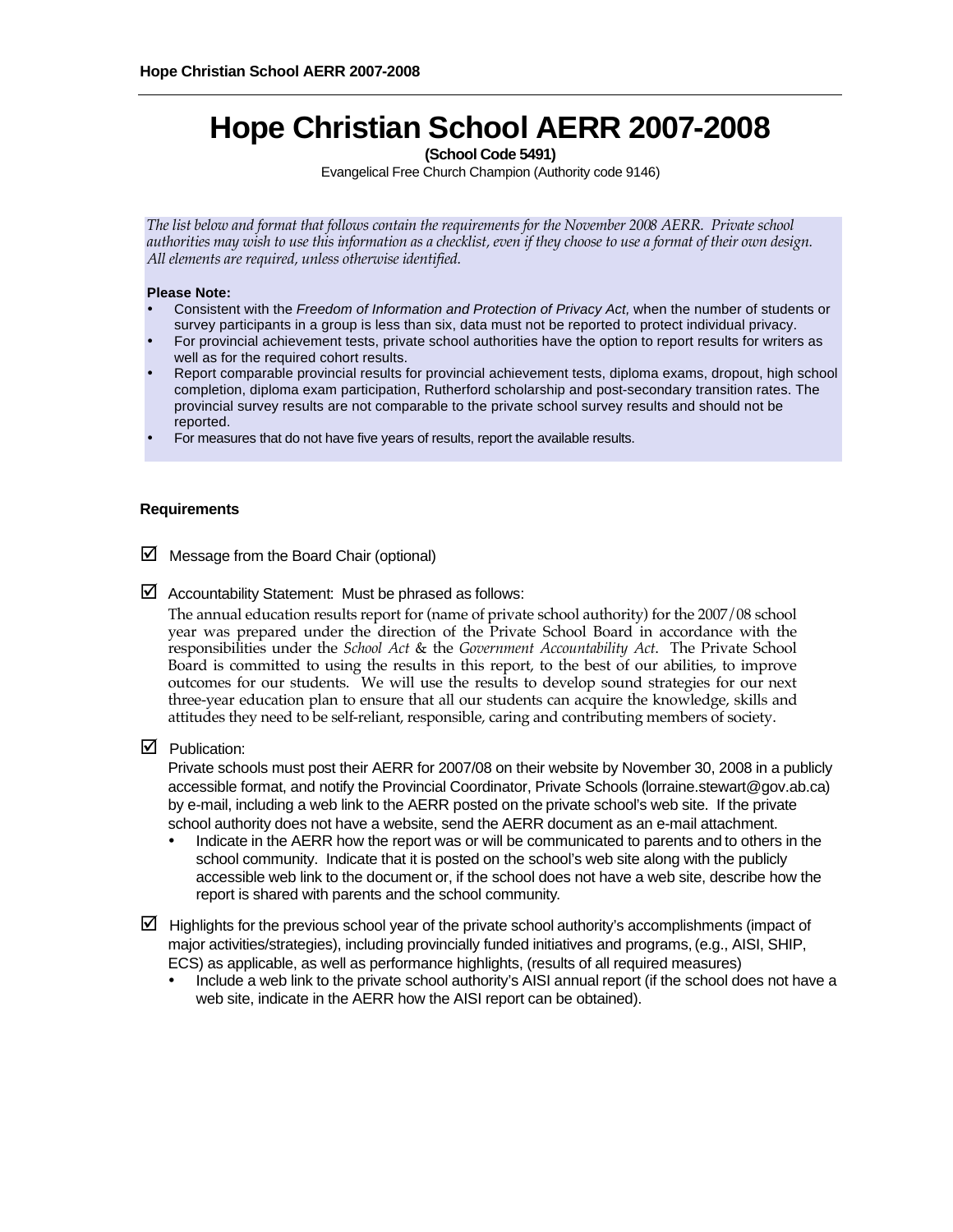- Report the private school's **Performance Measure Results** from the private school's education plans for 2007/08 – 2009/10 in relation to the three-year plan (see page 2-5 of the *Guide for Accredited-Funded Private School Education Planning and Results Reporting,* 2007) for the list of required measures). Specifically, for each required measure, report:
	- five most recent years of private school and comparable provincial results as available (NOTE: provincial survey results are not comparable to results from private school authority surveys so should not be reported.)
	- 2007/08 result in relation to the private school target for that year (if applicable)
	- comment on results, such as contextual information, factors affecting performance and analysis of results
	- for provincial achievement tests, five years of acceptable and excellence results for each grade and subject, as well as the overall results (all subjects and grades combined) for the cohort – for elementary and junior high school programs
	- for diploma examinations, five years of acceptable and excellence results in each exam, as well as the overall results (all subjects and grades) – for high school programs
	- for high school completion rates, five years of three, four and five-year rates for high school programs
	- for post-secondary transition rates, five years of four and six-year rates for high school programs.

**Notes:** 

- 1. Consistent with the *Freedom of Information and Protection of Privacy Act*, when the number of students or survey respondents is fewer than six, data must not be reported to protect individual privacy.
- 2. Report comparable provincial results for provincial achievement tests, diploma examinations, dropout, high school completion, diploma exam participation, Rutherford scholarship and post-secondary transition rates. The provincial survey results are not comparable to the private school survey results and should not be reported.
- 3. For measures that do not have five years of results, report the available results.
- 4. For provincial achievement tests, results for writers as well as the required cohort results can be reported.
- **Future Challenges** including areas for improvement and how the private school will address these.
- $\boxtimes$  Summary of Financial Results
	- Provide key financial information about the 2007/08 school year, such as significant changes over the prior year, the annual operating surplus or deficit, accumulated operating surplus and capital reserves
	- Include program expenditure information in table or graph format for the primary audience parents and other members of the school community
	- Indicate how additional financial information can be accessed, including the Audited Financial Statement for 2007/08.
- $\triangleright$  Highlights of capital and facilities projects (optional)
	- Provide information for parents and the school community about progress on major school facilities projects, if applicable, focusing on benefits to students, such as improved accommodation of students, enhanced learning opportunities *[which students, programs, schools].*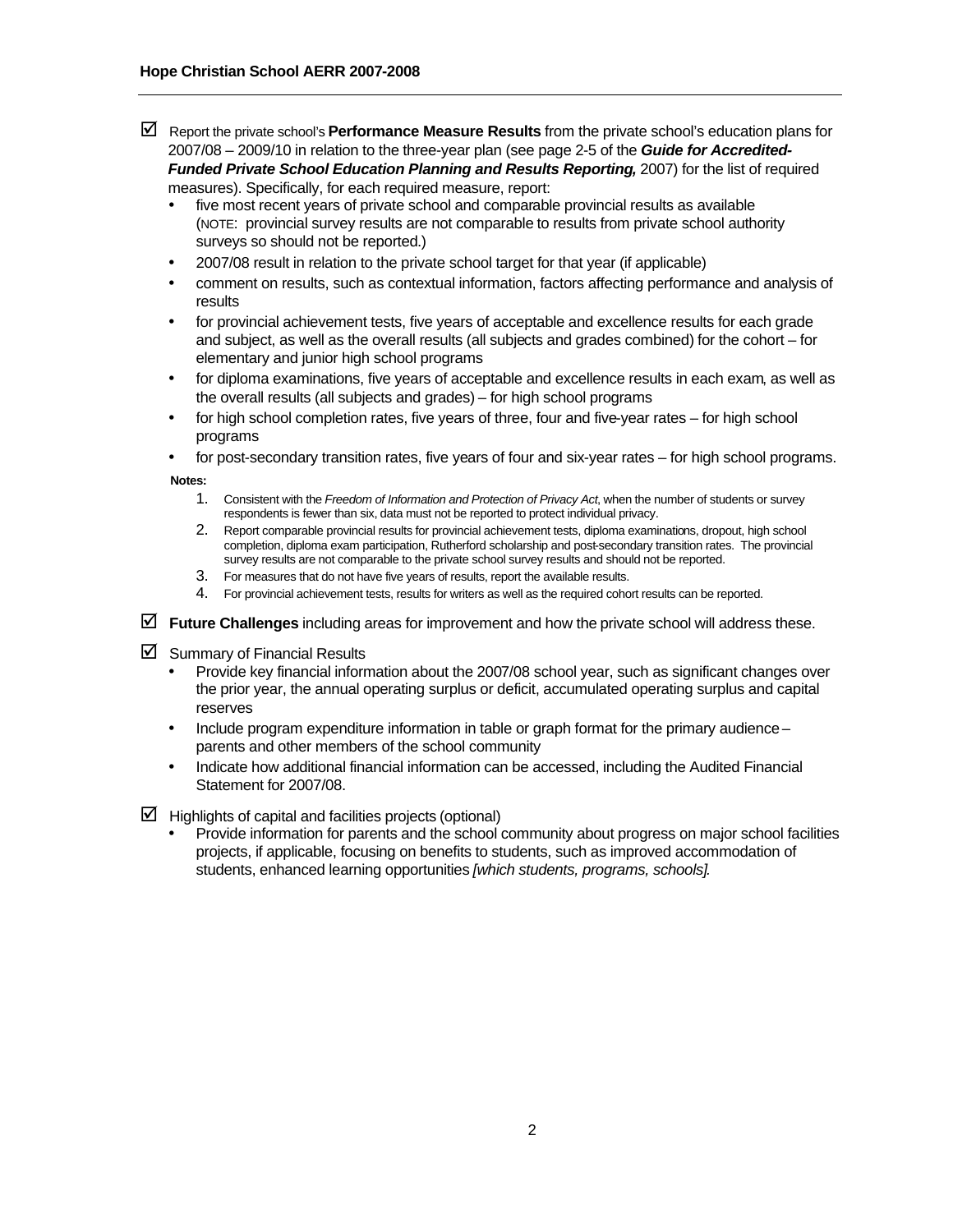# **Hope Christian School AERR 2007-2008**

# Message from the Board Chair (optional)

Hope Christian School (H.C.S.) is a private, independent school operating as a mission arm of the Champion Evangelical Free Church. It is our goal at H.C.S. to offer a high quality; Jesus Christ centered education to the attending students. To achieve this goal it is our mandate to use approved Biblical based curriculum and Alberta Distance Learning materials and follow the rules and guidelines set by the Alberta Department of Education, thus enabling our students to obtain an Alberta High School Diploma.

It is our desire that upon completing the student educational time with H.C.S. they will have developed a strong moral character and have achieved a high academic standard. These traits are highly regarded by post secondary education and the work force.

With much prayer, time and energy devoted to daily and future planning, H.C.S. will continue to be accountable to God and thus our government.

Accountability Statement

The annual education results report for Hope Christian School for the 2007/08 school year was prepared under the direction of the Private School Board in accordance with the responsibilities under the *School Act* & the *Government Accountability Act*. The Private School Board is committed to using the results in this report, to the best of our abilities, to improve the outcomes for our students. We will use the results to develop sound strategies for our next three-year education plan to ensure that all our students can acquire the knowledge, skills and attitudes they need to be self-reliant, responsible, caring and contributing members of society.

 $\frac{1}{\sqrt{2}}$  , and the set of the set of the set of the set of the set of the set of the set of the set of the set of the set of the set of the set of the set of the set of the set of the set of the set of the set of the Chairman Signature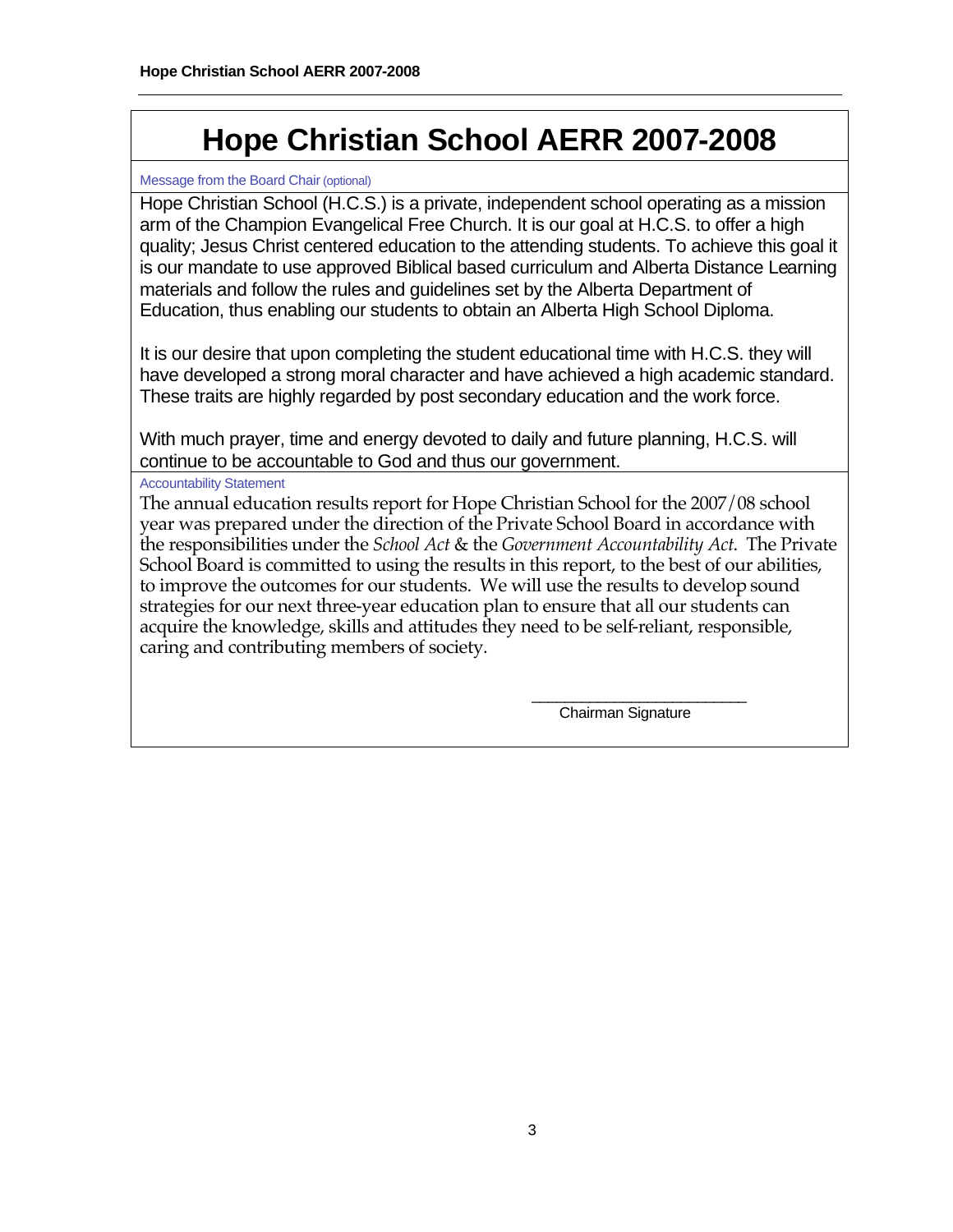#### Highlights for 2007/08

Include the following elements:

The school's accomplishments (impact of major activities/strategies), including provincially funded initiatives and programs (e.g., AISI, SHIP, ECS) as applicable, as well as performance highlights (results of all required measures)

Most of our students, 14 years old and up, participated in a mission trip to Costa Rica over the Easter break. We feel that this was an extremely valuable educational experience for our students and will have a life-changing impact on some of their lives. It gave the students a different perspective on how people and children in third world countries live and hopefully a greater appreciation for the educational opportunities and material possessions that they have.

Our AISI project is making a very positive contribution to the enhancement and adaptation of Christian curriculum to better fit Alberta Education course outcomes. This includes the development of resources in English and Social Studies at the senior high level, and in the future, resources for junior high social studies and senior high Biology for our group of cohort schools. The AISI report can be obtained by contacting the Hope Christian School Office.

We have also increased the usage of Alberta Distance Education materials at the grade 6, 8 and 9 levels in order to achieve better results on the respective achievement tests. I find that it is difficult to gather sufficient data to derive the meaningful statistics necessary to measure the overall school success. Our student numbers are very small and even when we consider a three year average the numbers may still be too low to post results. When the 3-5 year averages are large enough they can still be misleading, as the addition of one large family to our school can have dramatic effects, either positive or negative, to the statistics. I can say however that in the case of the few students we had writing achievement tests in the last year, the results were favorable. I believe that these results were, at least partially, due to the increased usage of the above mentioned materials.

It should be noted that when considering the survey responses and results that are used for statistics in this report that parents of home education students were not surveyed. We were planning on implementing this tool for the spring of the 2008 – 09 school year. This however becomes redundant as our school authority is requesting level 2 funding. As a result surveys will be administered to these parents by the province.

A specially adapted Learning Clicks presentation was made to the two "congregated home education sites" in June of 2008. These sites consist of students and supervisors from a "low German" speaking Mennonite background. This was done specifically to expand their horizon as to other possible career/employment options. The presentation was quite drastically modified as the use of technology such as computers and projectors is not an acceptable practice for these people. From some of the feedback that I received the presentation however was not well received. Unfortunately it was viewed more as interference from the "outside" rather than as a positive, so I believe it may not be advisable to do the presentation again.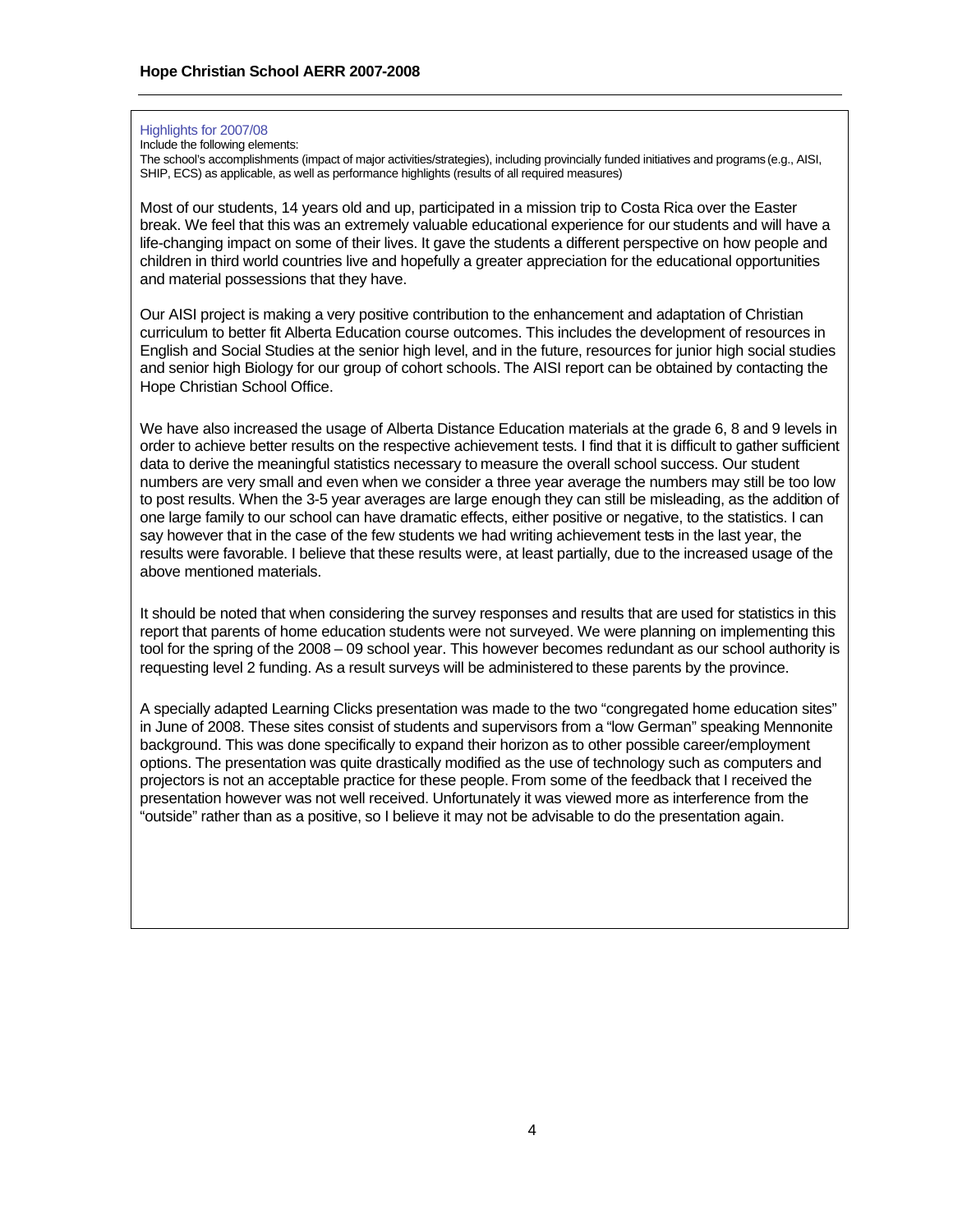# **Goal One: High Quality Learning Opportunities for All**

*Outcome 1.1: Schools provide a sate and caring environment for students.* 

|                                                                                                                                                                                                                                                                                                                                                                                                                                                                                                                                                                                                                                                                                                                                                                                                                                                                                                                                           |                 |          |          | <b>Results</b> (in percentages)                         |         |         | <b>Target</b> |          |
|-------------------------------------------------------------------------------------------------------------------------------------------------------------------------------------------------------------------------------------------------------------------------------------------------------------------------------------------------------------------------------------------------------------------------------------------------------------------------------------------------------------------------------------------------------------------------------------------------------------------------------------------------------------------------------------------------------------------------------------------------------------------------------------------------------------------------------------------------------------------------------------------------------------------------------------------|-----------------|----------|----------|---------------------------------------------------------|---------|---------|---------------|----------|
| <b>Performance Measure</b>                                                                                                                                                                                                                                                                                                                                                                                                                                                                                                                                                                                                                                                                                                                                                                                                                                                                                                                |                 | 2003/04* | 2004/05* | 2005/06                                                 | 2006/07 | 2007/08 | 2007/08       |          |
| Percentages of teachers, parents and                                                                                                                                                                                                                                                                                                                                                                                                                                                                                                                                                                                                                                                                                                                                                                                                                                                                                                      | <b>Overall</b>  |          |          | 100                                                     | 93      | 91      | 100           |          |
| students who agree that students are safe at<br>school, are learning the importance of caring<br>for others, are learning respect for others and<br>are treated fairly at school.                                                                                                                                                                                                                                                                                                                                                                                                                                                                                                                                                                                                                                                                                                                                                         | <b>Teachers</b> |          |          | 100                                                     | 100     | 100     | 100           |          |
|                                                                                                                                                                                                                                                                                                                                                                                                                                                                                                                                                                                                                                                                                                                                                                                                                                                                                                                                           | <b>Parents</b>  |          |          | 100                                                     | 88      | 80      | 100           | OPTIONAL |
|                                                                                                                                                                                                                                                                                                                                                                                                                                                                                                                                                                                                                                                                                                                                                                                                                                                                                                                                           | <b>Students</b> |          |          | 100                                                     | 91      | 94      | 100           |          |
| <b>Comment on Results</b><br>(contextual information, factors affecting performance, analysis of results).<br>Indicate whether the target was achieved, factors that influenced the<br>results, actions taken to improve results to date and in the future.<br>Results were below what our expectations were for this<br>performance measure. When numbers are so small it<br>takes only one or two students, parents, or teachers to<br>have a major impact on the statistics (i.e. change from<br>100 to 90% satisfaction). This does not suggest that the<br>views of this parent or these parents is insignificant as<br>issues still need to be dealt with. We have implemented<br>discussions on bullying in devotions classes and we as<br>well have continued the emphasis on Christ-like behavior<br>in all school activities and lessons. Students are<br>encouraged to speak to adults when feeling harassed or<br>threatened. |                 |          |          | <b>Graph of Overall Jurisdiction Results (optional)</b> |         |         |               |          |

\* if available

*Outcome 1.2: The education system meets the needs of all K – 12 students, society and the economy.* 

|                                                                                                                                                                                                                          |                 |          | <b>Results</b> (in percentages) |         |         |         |         |          |
|--------------------------------------------------------------------------------------------------------------------------------------------------------------------------------------------------------------------------|-----------------|----------|---------------------------------|---------|---------|---------|---------|----------|
| <b>Performance Measure</b>                                                                                                                                                                                               |                 | 2003/04* | 2004/05*                        | 2005/06 | 2006/07 | 2007/08 | 2007/08 |          |
| Percentages of teachers, parents and<br>students satisfied with the opportunity for<br>students to receive a broad program of<br>studies, including fine arts, career, technology,<br>and health and physical education. | <b>Overall</b>  |          |                                 | 100     | 94      | 88      | 100     |          |
|                                                                                                                                                                                                                          | <b>Teachers</b> |          |                                 | 100     | 100     | 100     | 100     |          |
|                                                                                                                                                                                                                          | <b>Parents</b>  |          |                                 | 100     | 100     | 86      | 100     | OPTIONAL |
|                                                                                                                                                                                                                          | <b>Students</b> |          |                                 | 100     | 83      | 78      | 100     |          |

# Comment on Results

*(contextual information, factors affecting performance, analysis of results). Indicate whether the target was achieved, factors that influenced the results, actions taken to improve results to date and in the future.*  Our targets for this measure were not achieved for parents or students. We are very limited on the number and variety of programs that can be offered in a small school with limited teacher resources. The question however is open to interpretation and I have discussed this with parents at meetings. Parents may be very satisfied with the school making the best possible use of available opportunities while still desiring that their child had more opportunities. Students are being offered a greater variety of materials and resources including some from ADLC. Off campus education opportunities such as work experience are being offered.

Graph of Overall Jurisdiction Results (optional)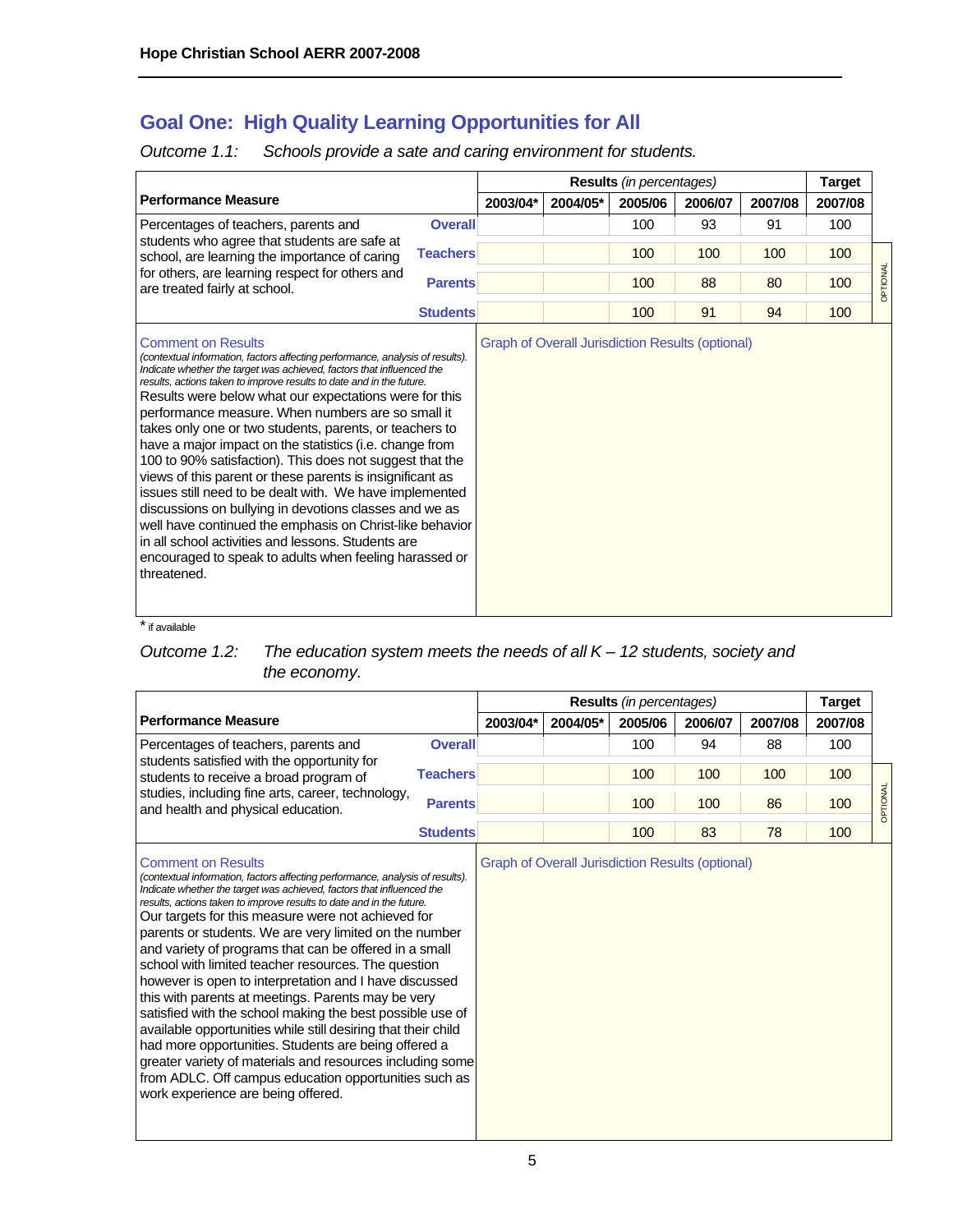\* if available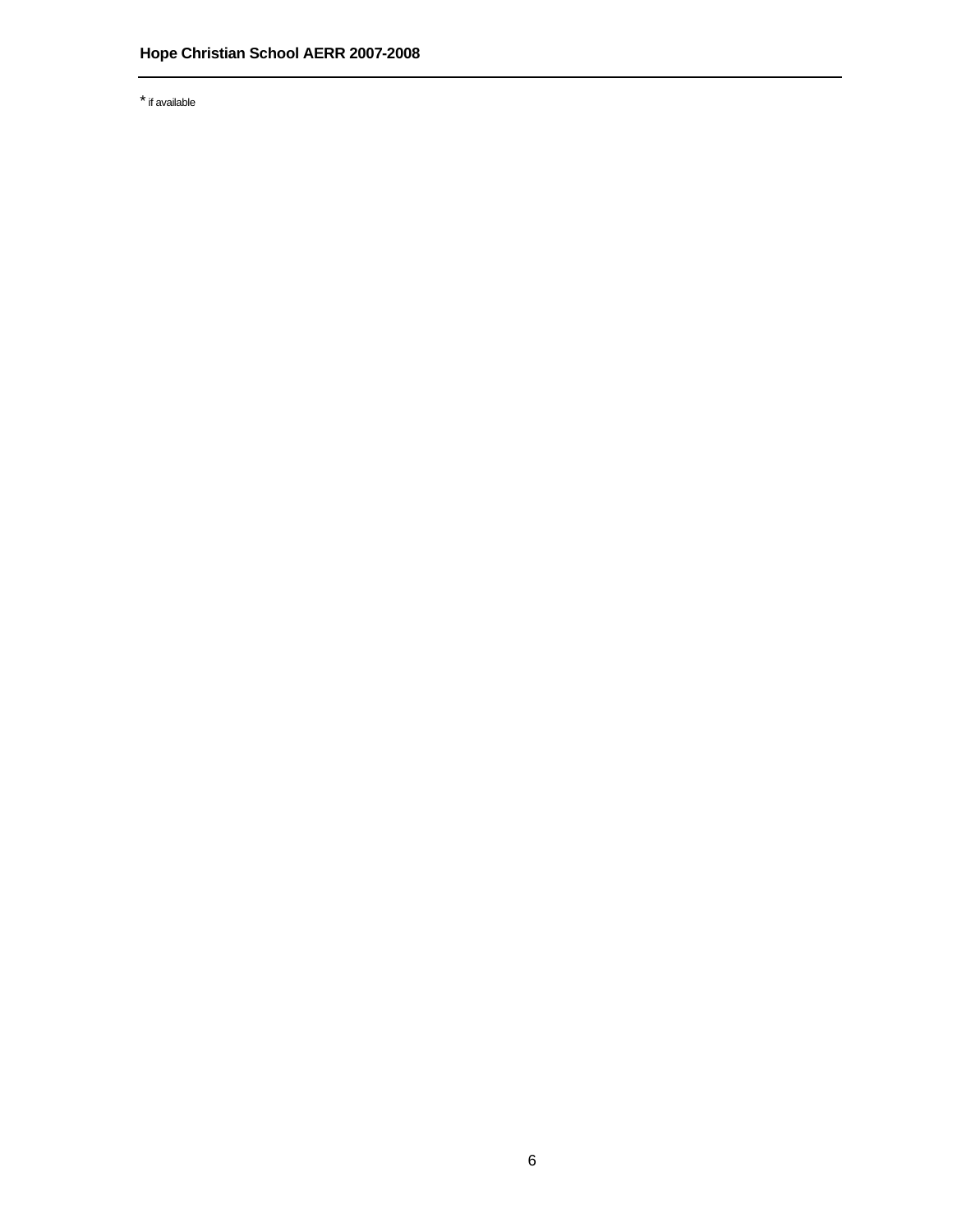# *Outcome 1.2: The education system meets the needs of all K – 12 students, society and the economy. (continued)*

|                                                                                                                                                                                                                                                                                                                                                                                                                                                                                                                                                                                                                                                                                                                                                                                                                                                                                                                                                                                                                                                                                                                                                                                                                                                        |          |                                                         | <b>Results</b> (in percentages) |         |         | <b>Target</b> |          |
|--------------------------------------------------------------------------------------------------------------------------------------------------------------------------------------------------------------------------------------------------------------------------------------------------------------------------------------------------------------------------------------------------------------------------------------------------------------------------------------------------------------------------------------------------------------------------------------------------------------------------------------------------------------------------------------------------------------------------------------------------------------------------------------------------------------------------------------------------------------------------------------------------------------------------------------------------------------------------------------------------------------------------------------------------------------------------------------------------------------------------------------------------------------------------------------------------------------------------------------------------------|----------|---------------------------------------------------------|---------------------------------|---------|---------|---------------|----------|
| <b>Performance Measure</b>                                                                                                                                                                                                                                                                                                                                                                                                                                                                                                                                                                                                                                                                                                                                                                                                                                                                                                                                                                                                                                                                                                                                                                                                                             | 2003/04* | 2004/05*                                                | 2005/06                         | 2006/07 | 2007/08 | 2007/08       |          |
| Percentages of teachers, parents and<br><b>Overall</b>                                                                                                                                                                                                                                                                                                                                                                                                                                                                                                                                                                                                                                                                                                                                                                                                                                                                                                                                                                                                                                                                                                                                                                                                 |          |                                                         | 100                             | 86      | 93      | 100           |          |
| students satisfied with the overall quality of<br><b>Teachers</b><br>basic education.                                                                                                                                                                                                                                                                                                                                                                                                                                                                                                                                                                                                                                                                                                                                                                                                                                                                                                                                                                                                                                                                                                                                                                  |          |                                                         | 100                             | 100     | 100     | 100           |          |
| <b>Parents</b>                                                                                                                                                                                                                                                                                                                                                                                                                                                                                                                                                                                                                                                                                                                                                                                                                                                                                                                                                                                                                                                                                                                                                                                                                                         |          |                                                         | 100                             | 59      | 86      | 100           | OPTIONAL |
| <b>Students</b>                                                                                                                                                                                                                                                                                                                                                                                                                                                                                                                                                                                                                                                                                                                                                                                                                                                                                                                                                                                                                                                                                                                                                                                                                                        |          |                                                         | 100                             | 100     | 94      | 100           |          |
| <b>Comment on Results</b><br>(contextual information, factors affecting performance, analysis of results).<br>Indicate whether the target was achieved, factors that influenced the<br>results, actions taken to improve results to date and in the future.<br>The results for this performance measure were again<br>below our targets. The results show improvement when<br>compared to the previous year but we would still like to<br>see 100% satisfaction in such a small school setting.<br>This question is a reflection of satisfaction with the<br>education system as a whole. I believe that some<br>parents are unhappy with the switch from ACE course to<br>material and resources that were more closely aligned to<br>Alberta Education outcomes. This was particularly true at<br>the senior high level where all Christian ACE materials<br>were not longer valid resources. This was also a<br>noticeable factor for the 2006-2007 surveys. These<br>statistics will hopefully change as parents become more<br>accustomed and less threatened by the more secular<br>materials. Our AISI project also focuses on enhancing<br>existing secular curriculum to include Christian values<br>and world views.<br>$*$ if an indial $*$ |          | <b>Graph of Overall Jurisdiction Results (optional)</b> |                                 |         |         |               |          |

\* if available

|                                                                                                                                                                                                                                                                                                                                                                                                                     |                 |          |                                                         | Results (in percentages) |         |         | <b>Target</b> |          |
|---------------------------------------------------------------------------------------------------------------------------------------------------------------------------------------------------------------------------------------------------------------------------------------------------------------------------------------------------------------------------------------------------------------------|-----------------|----------|---------------------------------------------------------|--------------------------|---------|---------|---------------|----------|
| <b>Performance Measure</b>                                                                                                                                                                                                                                                                                                                                                                                          |                 | 2003/04* | 2004/05*                                                | 2005/06                  | 2006/07 | 2007/08 | 2007/08       |          |
| Percentages of teachers, parents and<br>students satisfied with the accessibility,                                                                                                                                                                                                                                                                                                                                  | <b>Overall</b>  |          |                                                         | 100                      | 88      | 100     | 100           |          |
| effectiveness and efficiency of programs and                                                                                                                                                                                                                                                                                                                                                                        | <b>Teachers</b> |          |                                                         | 100                      | 100     | 100     | 100           |          |
| services for students in their community.                                                                                                                                                                                                                                                                                                                                                                           | <b>Parents</b>  |          |                                                         | 100                      | 76      | 100     | 100           | OPTIONAL |
|                                                                                                                                                                                                                                                                                                                                                                                                                     | <b>Students</b> |          |                                                         | 100                      | 86      | 100     | 100           |          |
| <b>Comment on Results</b><br>(contextual information, factors affecting performance, analysis of results).<br>Indicate whether the target was achieved, factors that influenced the<br>results, actions taken to improve results to date and in the future.<br>Targets were met for this performance measure. There<br>seems to be a great deal of satisfaction with availability of<br>community services.<br>$* $ |                 |          | <b>Graph of Overall Jurisdiction Results (optional)</b> |                          |         |         |               |          |

\* if available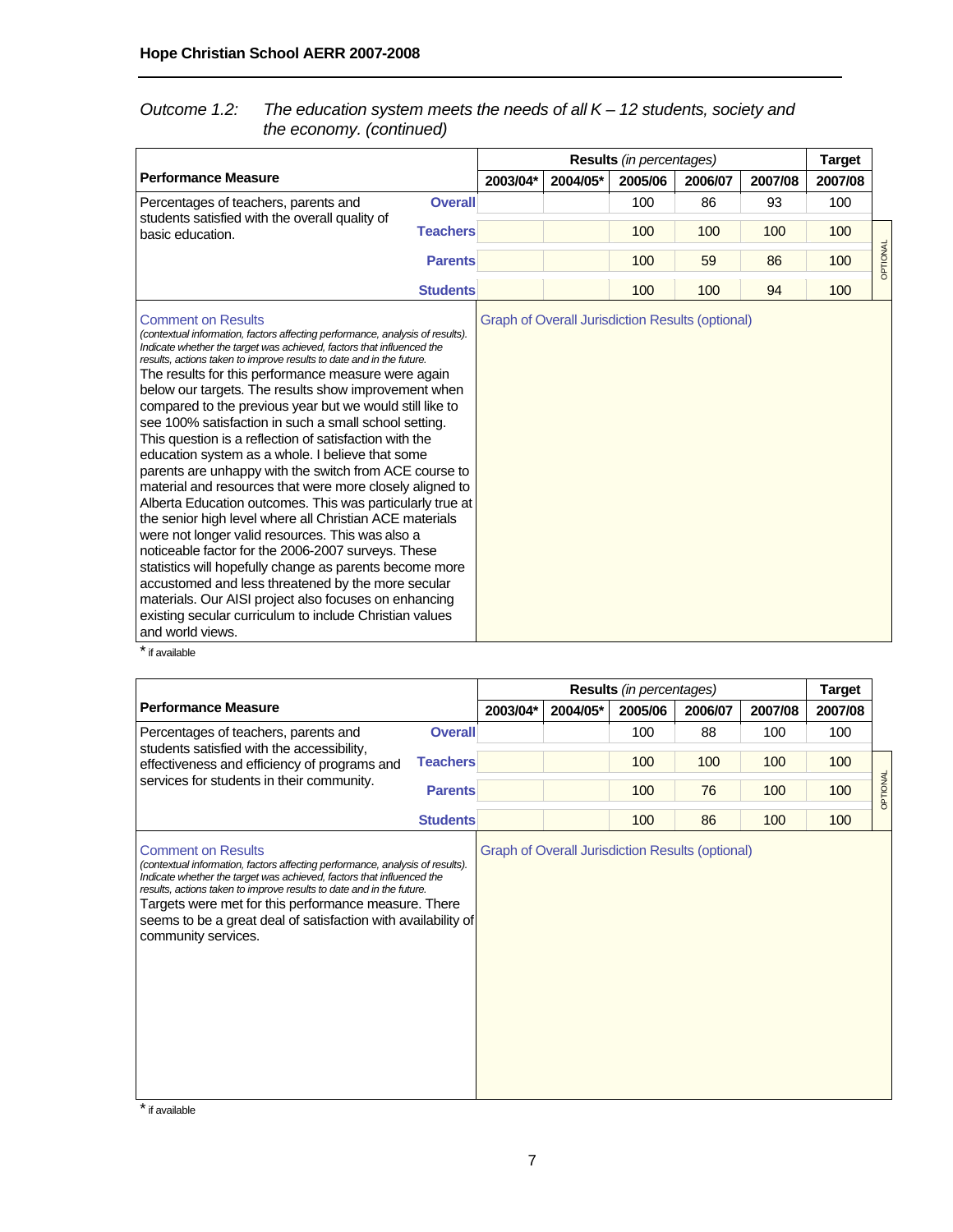# *Outcome 1.3: Children at risk have their needs addressed through effective programs and supports.*

|                                                                                                                                                                                                                                                                                                                                                                                                                                                                                                                                                                                                                                                                                                                                                                                                                                                                                                                                                                                                                                                                                                                                                                                                                                                                                                                                                                                                                                                                                                                                                                                                                                                        |                       |         | <b>Results</b> (in percentages) |                                                         | <b>Target</b> |         |         |
|--------------------------------------------------------------------------------------------------------------------------------------------------------------------------------------------------------------------------------------------------------------------------------------------------------------------------------------------------------------------------------------------------------------------------------------------------------------------------------------------------------------------------------------------------------------------------------------------------------------------------------------------------------------------------------------------------------------------------------------------------------------------------------------------------------------------------------------------------------------------------------------------------------------------------------------------------------------------------------------------------------------------------------------------------------------------------------------------------------------------------------------------------------------------------------------------------------------------------------------------------------------------------------------------------------------------------------------------------------------------------------------------------------------------------------------------------------------------------------------------------------------------------------------------------------------------------------------------------------------------------------------------------------|-----------------------|---------|---------------------------------|---------------------------------------------------------|---------------|---------|---------|
| <b>Performance Measure</b>                                                                                                                                                                                                                                                                                                                                                                                                                                                                                                                                                                                                                                                                                                                                                                                                                                                                                                                                                                                                                                                                                                                                                                                                                                                                                                                                                                                                                                                                                                                                                                                                                             |                       | 2002/03 | 2003/04                         | 2004/05                                                 | 2005/06       | 2006/07 | 2007/08 |
| Annual dropout rate of<br>students aged 14 to 18 (for                                                                                                                                                                                                                                                                                                                                                                                                                                                                                                                                                                                                                                                                                                                                                                                                                                                                                                                                                                                                                                                                                                                                                                                                                                                                                                                                                                                                                                                                                                                                                                                                  | <b>Private School</b> | 19.9    | 24.1                            | 23.9                                                    | 14.0          | 20.6    | if set  |
| private schools with junior and<br>senior high school programs)                                                                                                                                                                                                                                                                                                                                                                                                                                                                                                                                                                                                                                                                                                                                                                                                                                                                                                                                                                                                                                                                                                                                                                                                                                                                                                                                                                                                                                                                                                                                                                                        | Province              | 5.5     | 5.3                             | 5.0                                                     | 4.7           | 5.0     |         |
| <b>Comment on results</b><br>(contextual information, factors affecting performance, analysis of results).<br>Indicate whether the target was achieved, factors that influenced the<br>results, actions taken to improve results to date and in the future.<br>Targets were not set for this performance measure as I<br>still have some difficulty in determining how to interpret<br>the results. Using Accountability Pillar statistics for this<br>measure seems very unreliable. The statistics include<br>our approximately 500 home education students vs. our<br>25 on site students.<br>The other related factor which greatly impacts these<br>statistics is that the majority of home education students<br>are of the "low German" descent. It is part of their culture<br>and tradition to have their children drop out of school as<br>soon as it is legally acceptable for them to do so, or even<br>before the legal age. Our home school coordinator and<br>facilitators are constantly encouraging students to remain<br>in school past age 13. Students are encouraged to<br>participate in graduation exercises organized by the<br>onsite school. Parents who do not wish to participate in<br>these are encouraged to organize graduation<br>ceremonies and activities on there own for those who<br>complete a program in ACE or CLE curriculum. These<br>students can also earn grade 8 & 9 certificates as an<br>encouragement to remain in school. We introduced a<br>Learning Click presentation to expose these students to<br>other possible career options but this was viewed<br>unfavorably as "outside" interference. |                       |         |                                 | <b>Graph of Overall Jurisdiction Results (optional)</b> |               |         |         |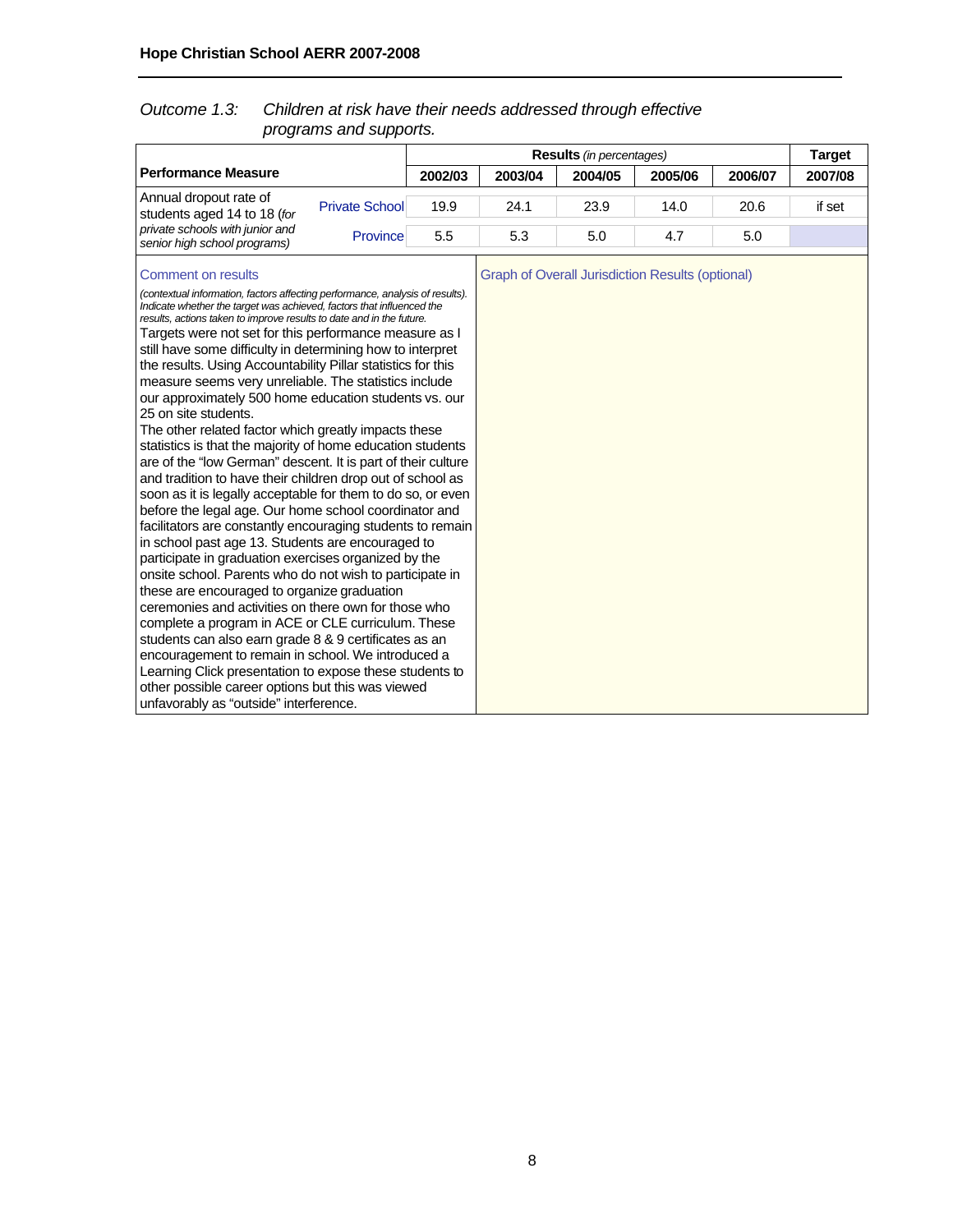|                                                                                                                                                                                                                                                                                                                                                                                                                                                                                                                                                                                                                                                                                                                                                                                                                                                                                        |                 |          |          | <b>Results</b> (in percentages)                         |         |          | <b>Target</b> |          |
|----------------------------------------------------------------------------------------------------------------------------------------------------------------------------------------------------------------------------------------------------------------------------------------------------------------------------------------------------------------------------------------------------------------------------------------------------------------------------------------------------------------------------------------------------------------------------------------------------------------------------------------------------------------------------------------------------------------------------------------------------------------------------------------------------------------------------------------------------------------------------------------|-----------------|----------|----------|---------------------------------------------------------|---------|----------|---------------|----------|
| <b>Performance Measure</b>                                                                                                                                                                                                                                                                                                                                                                                                                                                                                                                                                                                                                                                                                                                                                                                                                                                             |                 | 2003/04* | 2004/05* | 2005/06                                                 | 2006/07 | 2007/08  | 2007/08       |          |
| Percentages of teachers, parents and                                                                                                                                                                                                                                                                                                                                                                                                                                                                                                                                                                                                                                                                                                                                                                                                                                                   | <b>Overall</b>  |          |          | 100                                                     | 92      | $^\star$ | 100           |          |
| students who agree that programs for children<br>at risk are easy to access and timely (required                                                                                                                                                                                                                                                                                                                                                                                                                                                                                                                                                                                                                                                                                                                                                                                       | <b>Teachers</b> |          |          | 100                                                     | 100     | $\star$  | 100           |          |
| for K-9 private schools and optional for high school<br>programs.                                                                                                                                                                                                                                                                                                                                                                                                                                                                                                                                                                                                                                                                                                                                                                                                                      | <b>Parents</b>  |          |          | 100                                                     | 81      | $\star$  | 100           | OPTIONAL |
|                                                                                                                                                                                                                                                                                                                                                                                                                                                                                                                                                                                                                                                                                                                                                                                                                                                                                        | <b>Students</b> |          |          | 100                                                     | 94      | $\star$  | 100           |          |
| <b>Comment on Results</b><br>(contextual information, factors affecting performance, analysis of results).<br>Indicate whether the target was achieved, factors that influenced the<br>results, actions taken to improve results to date and in the future.<br>*Unfortunately this question was not included on the<br>spring 2008 survey that was given to parents and<br>students. Being a very small school our resources are<br>again limited in this area. Students experiencing<br>problems have counseling available through the local<br>pastor associated with the school. The school has also<br>established a close working relationship with the Child<br>and Family Services counselor in our area and we have<br>collaborated on student issues on several occasions over<br>the past year. We do not at this time have any special<br>needs students.<br>* if available |                 |          |          | <b>Graph of Overall Jurisdiction Results (optional)</b> |         |          |               |          |

` if available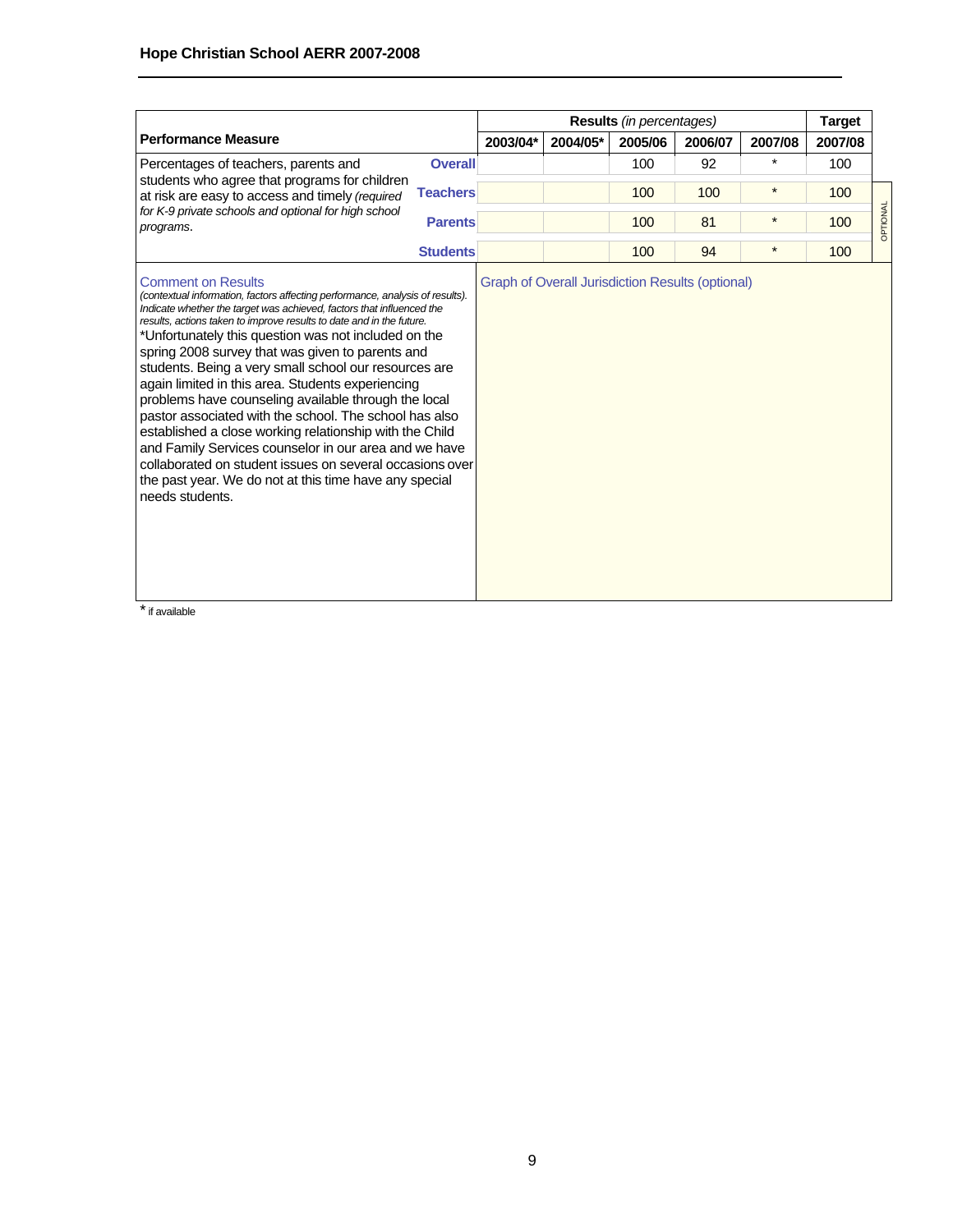#### *Outcome 1.4: Students complete programs.*

|                                                                                                                                            |                        |         |         | <b>Results</b> (in percentages) |         |         | <b>Target</b> |
|--------------------------------------------------------------------------------------------------------------------------------------------|------------------------|---------|---------|---------------------------------|---------|---------|---------------|
| <b>Performance Measure</b>                                                                                                                 |                        | 2002/03 | 2003/04 | 2004/05                         | 2005/06 | 2006/07 | 2007/08       |
| High school completion                                                                                                                     | <b>Within 3 years:</b> |         |         |                                 |         |         |               |
| rates: percentages of<br>students who completed<br>high school within 3, 4 and 5<br>years of entering Grade 10.<br>(high school programs). | Private School         | $\star$ | $\star$ | 0.0                             | 36.6    | $\star$ | if set        |
|                                                                                                                                            | Province               | 67.8    | 69.3    | 70.4                            | 70.4    | 71.0%   |               |
|                                                                                                                                            | <b>Within 4 years:</b> |         |         |                                 |         |         |               |
|                                                                                                                                            | Private School         | 15.5    | $\star$ | $\star$                         | 28.6    | 32.9    | if set        |
|                                                                                                                                            | Province               | 72.3    | 73.4    | 75.1                            | 76.2    | 76.3%   |               |
|                                                                                                                                            | <b>Within 5 years:</b> |         |         |                                 |         |         |               |
|                                                                                                                                            | Private School         | 30.8    | 15.4    | $\star$                         | $\star$ | 28.0    | if set        |
|                                                                                                                                            | Province               | 75.2    | 75.5    | 77.4                            | 78.6    | 79.5%   |               |
|                                                                                                                                            |                        |         |         |                                 |         |         |               |

#### Comment on results Graph of Overall Jurisdiction Results (optional)

*(contextual information, factors affecting performance, analysis of results). Indicate whether the target was achieved, factors that influenced the results, actions taken to improve results to date and in the future.* Using Accountability Pillar statistics for this measure also seems to be very unreliable. I find it very difficult to derive meaningful data from these statistics. The statistics again include our approximately 500 home education students vs. our 25 on site students. The actual students "completing" are almost entirely a result of those students who are on site. The great majority of home education students, do not complete an Alberta Government high school diploma, even though they may have been registered as a grade 10 student at one time. The other related factor which greatly impacts these statistics is that the majority of home education students are of the "low German" descent. It is part of their culture and tradition to have their children drop out of school as soon as it is legally acceptable for them to do so or even before the legal age. If any of these students stay in school past grade 9 or 10 they will usually finish with an ACE or CLE diploma. This is not, however, a recognized Alberta Education Diploma so they will be regarded as high school drop outs or non-completers if they do not pursue post secondary education. Our home school coordinator and facilitators are constantly encouraging students to complete their senior high school. Students are encouraged to participate in graduation exercises organized by the onsite school. Parents who do not wish to participate in these are encouraged to organize graduation ceremonies and activities on there own for those who complete a program in ACE or CLE curriculum. They are presented with the ACE certificate upon completion. We introduced a Learning Clicks presentation to expose these students to other possible career options but this was not viewed in a favorable light by the congregated sites.

\*Data values have been suppressed where the number of students is less than 6.

Also report results on all private school Goal One Measures from the School's Three-Year Education Plan 2007/08-2009/10 in relation to Goal 1 outcomes and targets for 2007/08. Minimum one year of results – private schools are encouraged to provide multi-year results for trend analysis.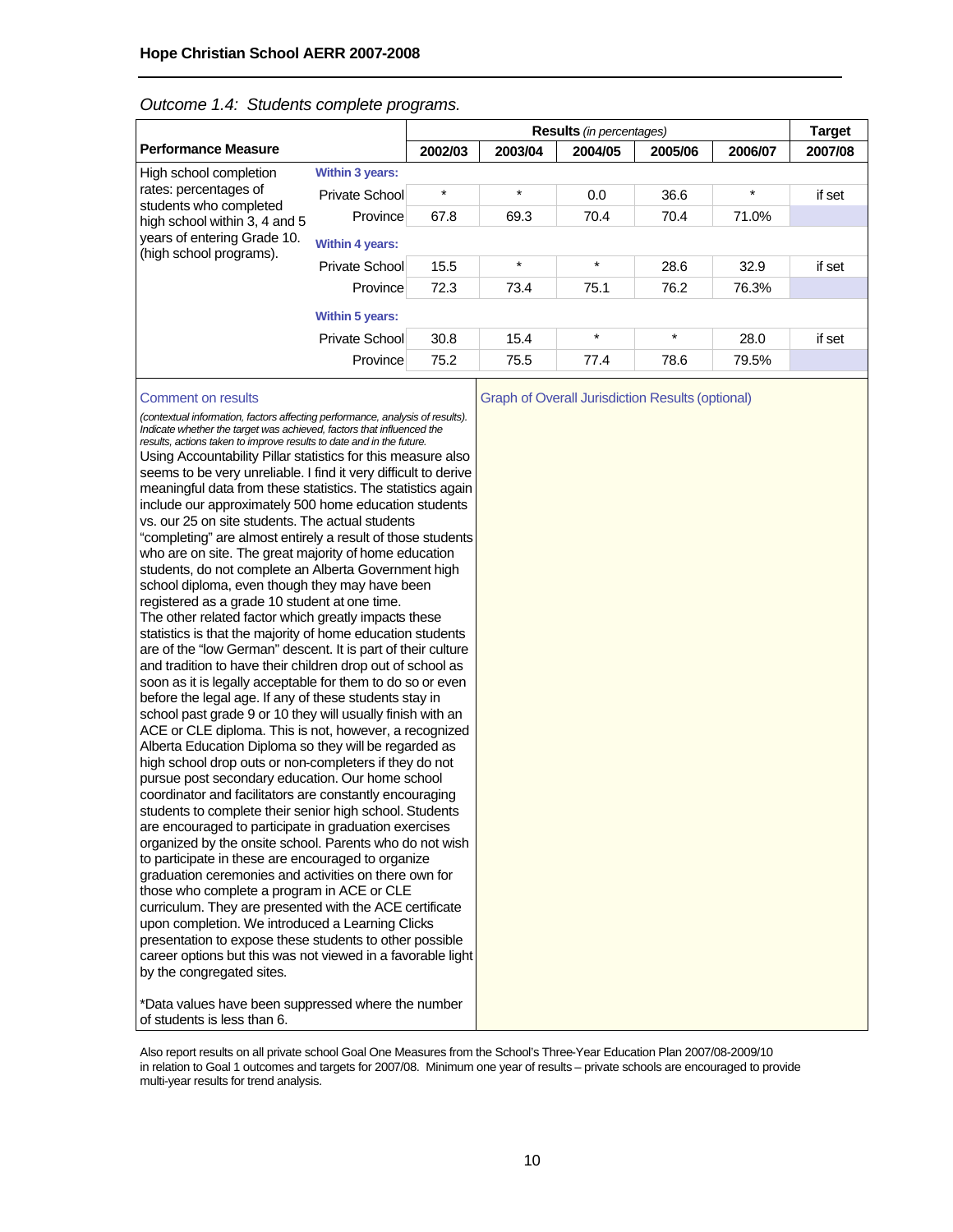# **Goal Two: Excellence in Student Learning Outcomes**

*Outcome 2.1: Students demonstrate high standards.* 

| <b>Performance Measure</b>                                                                                                                                                                                                   |                       |                         |                         | <b>Results</b> (in percentages) |                         |                         | <b>Target</b>         |
|------------------------------------------------------------------------------------------------------------------------------------------------------------------------------------------------------------------------------|-----------------------|-------------------------|-------------------------|---------------------------------|-------------------------|-------------------------|-----------------------|
| Percentages of students who achieve<br>the acceptable standard, and the<br>percentages who achieve the<br>standard of excellence on Grades 3, 6<br>and 9 Provincial Achievement Tests<br>(cohort results required, reporting |                       |                         |                         |                                 |                         |                         |                       |
| results for writers is optional). -<br>elementary/junior high school programs                                                                                                                                                |                       | $A \mid E^*$<br>2003/04 | $A \mid E^*$<br>2004/05 | $A \mid E^*$<br>2005/06         | $A \mid E^*$<br>2006/07 | $A \mid E^*$<br>2007/08 | $A \mid E$<br>2007/08 |
| Grade 3                                                                                                                                                                                                                      |                       |                         |                         |                                 |                         |                         |                       |
| Language Arts                                                                                                                                                                                                                | Private School        | $\star$                 | $\star$                 | $\star$                         | $\star$                 | 75/13***                |                       |
|                                                                                                                                                                                                                              | Province              | 81.7 15.1               | 82.2 16.2               | 81.3 14.1                       | 80.3 17.7               | 80.1 16.1               |                       |
| Mathematics                                                                                                                                                                                                                  | <b>Private School</b> |                         |                         |                                 |                         | 50/13***                |                       |
|                                                                                                                                                                                                                              | Province              | 81.8 27.4               | 80.3 26.1               | 82.0 26.9                       | 79.9 23.5               | 78.7 23.9               |                       |
| Grade 6                                                                                                                                                                                                                      |                       |                         |                         |                                 |                         |                         |                       |
| Language Arts                                                                                                                                                                                                                | Private School        | $\star$                 | $\star$                 | $\star$                         | $\star$                 | 80.1/10***              |                       |
|                                                                                                                                                                                                                              | Province              | 79.1 15.5               | 77.3 15.5               | 79.0 15.9                       | 80.3 19.8               | 81.1 21.0               |                       |
| Français                                                                                                                                                                                                                     | Private School        |                         |                         |                                 |                         |                         |                       |
|                                                                                                                                                                                                                              | Province              | 92.8 18.1               | 92.0 22.8               | 94.5 19.7                       | 93.0 18.0               | 94.3 17.1               |                       |
| French Language                                                                                                                                                                                                              | <b>Private School</b> | $\star$                 | $\star$                 | $\star$                         | $\star$                 | $\star$                 |                       |
| Arts                                                                                                                                                                                                                         | Province              | 88.5 12.8               | 85.1 8.8                | 87.5 11.2                       | 88.1 11.0               | 87.7   14.2             |                       |
| Mathematics                                                                                                                                                                                                                  | Private School        |                         | $\star$                 | $\star$                         | $\star$                 | 50/10***                |                       |
|                                                                                                                                                                                                                              | Province              | 78.5 21.2               | 78.2 18.1               | 75.2 15.6                       | 74.0 14.5               | 74.6 15.9               |                       |
| Science                                                                                                                                                                                                                      | Private School        |                         | $\star$                 | $\star$                         | $\star$                 | 50/10***                |                       |
|                                                                                                                                                                                                                              | Province              | 80.6 26.3               | 79.8 26.0               | 78.1 27.7                       | 75.2 26.6               | 74.8 24.1               |                       |
| <b>Social Studies</b>                                                                                                                                                                                                        | Private School        | $\star$                 | $\star$                 | $\star$                         | $\star$                 | 90.1/120***             |                       |
|                                                                                                                                                                                                                              | Province              | 78.6 19.7               | 78.4 21.5               | 78.6 22.9                       | 77.4 22.3               | 77.9 23.8               |                       |
| Grade 9                                                                                                                                                                                                                      |                       |                         |                         |                                 |                         |                         |                       |
| Language Arts                                                                                                                                                                                                                | Private School        | $\star$                 | $\star$                 | $\star$                         | $\star$                 | 100/11.1***             |                       |
|                                                                                                                                                                                                                              | Province              | 77.6 12.4               | 77.9 14.1               | 77.4 13.6                       | 77.5 14.8               | 76.5 14.8               |                       |
| Français                                                                                                                                                                                                                     | Private School        |                         |                         |                                 |                         |                         |                       |
|                                                                                                                                                                                                                              | Province              | 85.6 15.4               | 87.2 17.4               | 86.1 14.7                       | 81.6 12.6               | 84.8 11.7               |                       |
| French Language                                                                                                                                                                                                              | Private School        |                         |                         |                                 |                         |                         |                       |
| Arts                                                                                                                                                                                                                         | Province              | 83.4   11.7             | 85.9 13.6               | 83.3 10.9                       | 81.3 12.9               | 84.5 12.4               |                       |
| Mathematics                                                                                                                                                                                                                  | Private School        | $\star$                 | $\star$                 | $\star$                         | $\star$                 | 88.9/22.2***            |                       |
|                                                                                                                                                                                                                              | Province              | 66.1 18.9               | 68.0 19.7               | 67.4 17.4                       | 66.3 18.3               | 65.7 18.5               |                       |
| Science                                                                                                                                                                                                                      | Private School        |                         | $\star$                 | $\star$                         | $\star$                 | 88.911.1***             |                       |
|                                                                                                                                                                                                                              | Province              | 66.6 12.1               | 67.5 12.8               | 67.4 13.3                       | 69.6 14.7               | 69.3 13.0               |                       |
| Social Studies                                                                                                                                                                                                               | Private School        |                         | $\star$                 | $\star$                         | $\star$                 | 77.8/11.1***            |                       |
|                                                                                                                                                                                                                              | Province              | 73.1 20.0               | 71.3 18.9               | 72.5 18.3                       | 71.4   18.7             | 71.7 18.9               |                       |
| Overall**                                                                                                                                                                                                                    | Private School        |                         | $\star$                 | $\star$                         | $\star$                 | 75/13***                |                       |
|                                                                                                                                                                                                                              | Province              | 77.6 19.5               | 77.2 19.4               | 77.1 19.2                       | 75.9 19.4               | 75.8 19.6               |                       |

\* "A" = Acceptable; "E" = Excellence — the percentages achieving the acceptable standard include the percentages achieving the standard of excellence. \*\* Overall results exclude Science 9.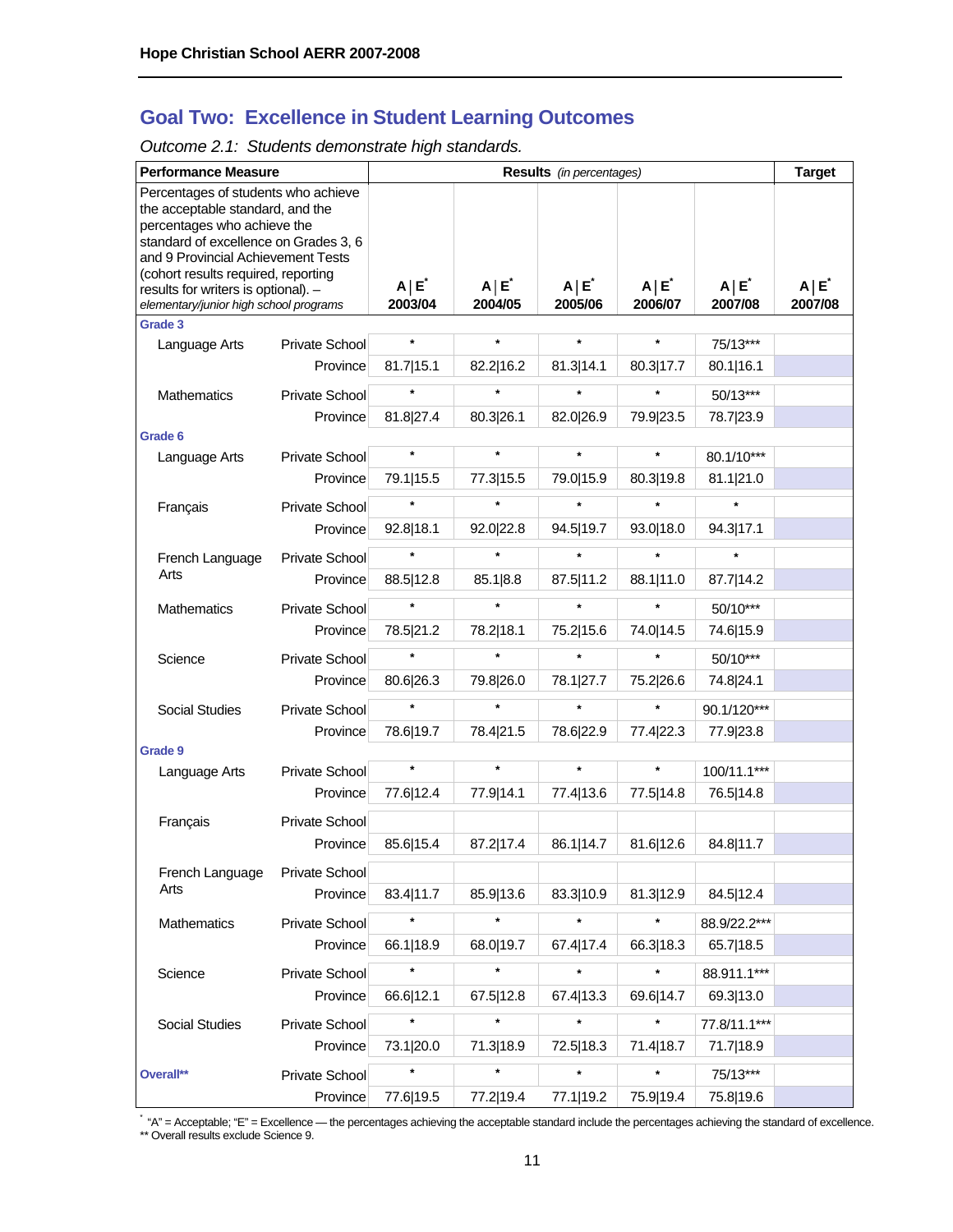| <b>Comment on Results</b>                                                                                                                                                                                                                                                                                                                                                                                                                                                                                                                                                                                                                                                                                 |                                                                                           |                                                                      |                                                                                                                                                                                                                                                                                                                                                                                                                                                                                                                                                                                                                                                                                                                                                                                                                      | <b>Graph of Overall</b><br><b>School Results</b><br>(optional) |
|-----------------------------------------------------------------------------------------------------------------------------------------------------------------------------------------------------------------------------------------------------------------------------------------------------------------------------------------------------------------------------------------------------------------------------------------------------------------------------------------------------------------------------------------------------------------------------------------------------------------------------------------------------------------------------------------------------------|-------------------------------------------------------------------------------------------|----------------------------------------------------------------------|----------------------------------------------------------------------------------------------------------------------------------------------------------------------------------------------------------------------------------------------------------------------------------------------------------------------------------------------------------------------------------------------------------------------------------------------------------------------------------------------------------------------------------------------------------------------------------------------------------------------------------------------------------------------------------------------------------------------------------------------------------------------------------------------------------------------|----------------------------------------------------------------|
| (contextual information, factors affecting performance, analysis of results).<br>the future.                                                                                                                                                                                                                                                                                                                                                                                                                                                                                                                                                                                                              |                                                                                           |                                                                      | Indicate whether the target was achieved, factors that influenced the results, actions taken to improve results to date and in                                                                                                                                                                                                                                                                                                                                                                                                                                                                                                                                                                                                                                                                                       |                                                                |
|                                                                                                                                                                                                                                                                                                                                                                                                                                                                                                                                                                                                                                                                                                           |                                                                                           | * Results cannot be included where numbers are less than 6 students. |                                                                                                                                                                                                                                                                                                                                                                                                                                                                                                                                                                                                                                                                                                                                                                                                                      |                                                                |
| with students in grades 1-6 to improve math skills.                                                                                                                                                                                                                                                                                                                                                                                                                                                                                                                                                                                                                                                       |                                                                                           |                                                                      | ***Our numbers are continuously too small to display any results. The results shown have been<br>compiled by using the 5 year roll-up statistics, so are a reflection of average values for 5 years<br>of results for the achievement tests. These results show a great deal of fluctuation because for<br>each grade the statistics are still for only 8 to 10 students in total, depending on the grade level,<br>for all of the years (2003-2008). They do however enable us to display some usable statistics<br>and will help to determine some trends for the future. The statistics for grade 3 math, and grade<br>6 math and science reveal some problem areas. We had some very poor results for two of the<br>years which had a drastic effect overall. We are already doing some additional remedial work |                                                                |
| averages for the 5 year span.                                                                                                                                                                                                                                                                                                                                                                                                                                                                                                                                                                                                                                                                             | Our results for grade 9 are also notable and consistent as our school is above provincial |                                                                      |                                                                                                                                                                                                                                                                                                                                                                                                                                                                                                                                                                                                                                                                                                                                                                                                                      |                                                                |
| One component of our AISI project involves the enhancement of materials and resources to<br>better fit Alberta Education outcomes.                                                                                                                                                                                                                                                                                                                                                                                                                                                                                                                                                                        |                                                                                           |                                                                      |                                                                                                                                                                                                                                                                                                                                                                                                                                                                                                                                                                                                                                                                                                                                                                                                                      |                                                                |
| We are also using more course materials from ADLC as reinforcement and even for the main<br>resource materials for grades 6, 8 and 9 students. Students are also encouraged to use<br>Exambank.com for reinforcement of outcomes and for exam preparation.                                                                                                                                                                                                                                                                                                                                                                                                                                                |                                                                                           |                                                                      |                                                                                                                                                                                                                                                                                                                                                                                                                                                                                                                                                                                                                                                                                                                                                                                                                      |                                                                |
| Parents of our home education students have chosen not to write the Provincial Achievement<br>tests at any of the grade levels so the statistics do not reflect their achievement. CAT3 tests are<br>administered, each year, to most home education students, grades 3 and up, as an alternative.<br>We are beginning to keep a record of and compile statistics from these tests in an attempt to<br>identify trends. We have also used these statistics to establish a baseline to help assess the<br>success of initiatives to improve results. Following are the baseline statistics derived from the<br>CAT3 tests and calculated for four different groups of our home educated students.<br>Group |                                                                                           |                                                                      |                                                                                                                                                                                                                                                                                                                                                                                                                                                                                                                                                                                                                                                                                                                                                                                                                      |                                                                |
|                                                                                                                                                                                                                                                                                                                                                                                                                                                                                                                                                                                                                                                                                                           | <b>Student</b><br><b>Numbers</b>                                                          | Average Grade<br>Level Change/yr of<br>Schooling                     |                                                                                                                                                                                                                                                                                                                                                                                                                                                                                                                                                                                                                                                                                                                                                                                                                      |                                                                |
| Grassy Lake                                                                                                                                                                                                                                                                                                                                                                                                                                                                                                                                                                                                                                                                                               | 71                                                                                        | 0.89                                                                 |                                                                                                                                                                                                                                                                                                                                                                                                                                                                                                                                                                                                                                                                                                                                                                                                                      |                                                                |
| Circle Hill                                                                                                                                                                                                                                                                                                                                                                                                                                                                                                                                                                                                                                                                                               | 34                                                                                        | 0.95                                                                 |                                                                                                                                                                                                                                                                                                                                                                                                                                                                                                                                                                                                                                                                                                                                                                                                                      |                                                                |
| <b>ACE Non-group</b>                                                                                                                                                                                                                                                                                                                                                                                                                                                                                                                                                                                                                                                                                      | 26                                                                                        | 1.03                                                                 |                                                                                                                                                                                                                                                                                                                                                                                                                                                                                                                                                                                                                                                                                                                                                                                                                      |                                                                |
| CLE Non-group                                                                                                                                                                                                                                                                                                                                                                                                                                                                                                                                                                                                                                                                                             | 13                                                                                        | 1.06                                                                 |                                                                                                                                                                                                                                                                                                                                                                                                                                                                                                                                                                                                                                                                                                                                                                                                                      |                                                                |
| Average for all                                                                                                                                                                                                                                                                                                                                                                                                                                                                                                                                                                                                                                                                                           | 144                                                                                       | 0.94                                                                 |                                                                                                                                                                                                                                                                                                                                                                                                                                                                                                                                                                                                                                                                                                                                                                                                                      |                                                                |
| ACE - Accelerated Christian Education Curriculum<br>CLE - Christian Light Education Curriculum                                                                                                                                                                                                                                                                                                                                                                                                                                                                                                                                                                                                            |                                                                                           |                                                                      |                                                                                                                                                                                                                                                                                                                                                                                                                                                                                                                                                                                                                                                                                                                                                                                                                      |                                                                |
| & Total Battery.                                                                                                                                                                                                                                                                                                                                                                                                                                                                                                                                                                                                                                                                                          |                                                                                           |                                                                      | These statistics can be further broken down into the various skill areas including: Reading, Math                                                                                                                                                                                                                                                                                                                                                                                                                                                                                                                                                                                                                                                                                                                    |                                                                |
|                                                                                                                                                                                                                                                                                                                                                                                                                                                                                                                                                                                                                                                                                                           |                                                                                           | administer the CAT3 test to this group in January of 2009.           | Our home education coordinator has also discussed, with the congregated sites, the possibility<br>of administering the Alberta Provincial Achievement test to their grade 3 students. They have<br>now agreed to this so the tests will be administered in June of 2009. We will also continue to                                                                                                                                                                                                                                                                                                                                                                                                                                                                                                                    |                                                                |
|                                                                                                                                                                                                                                                                                                                                                                                                                                                                                                                                                                                                                                                                                                           |                                                                                           | and the establishment of small libraries at both congregated sites.  | If there is another round of AISI projects we hope to use some of our funds for a project<br>involving the congregated home education sites. This would involve a remedial reading program                                                                                                                                                                                                                                                                                                                                                                                                                                                                                                                                                                                                                           |                                                                |
|                                                                                                                                                                                                                                                                                                                                                                                                                                                                                                                                                                                                                                                                                                           |                                                                                           |                                                                      |                                                                                                                                                                                                                                                                                                                                                                                                                                                                                                                                                                                                                                                                                                                                                                                                                      |                                                                |
|                                                                                                                                                                                                                                                                                                                                                                                                                                                                                                                                                                                                                                                                                                           |                                                                                           |                                                                      |                                                                                                                                                                                                                                                                                                                                                                                                                                                                                                                                                                                                                                                                                                                                                                                                                      |                                                                |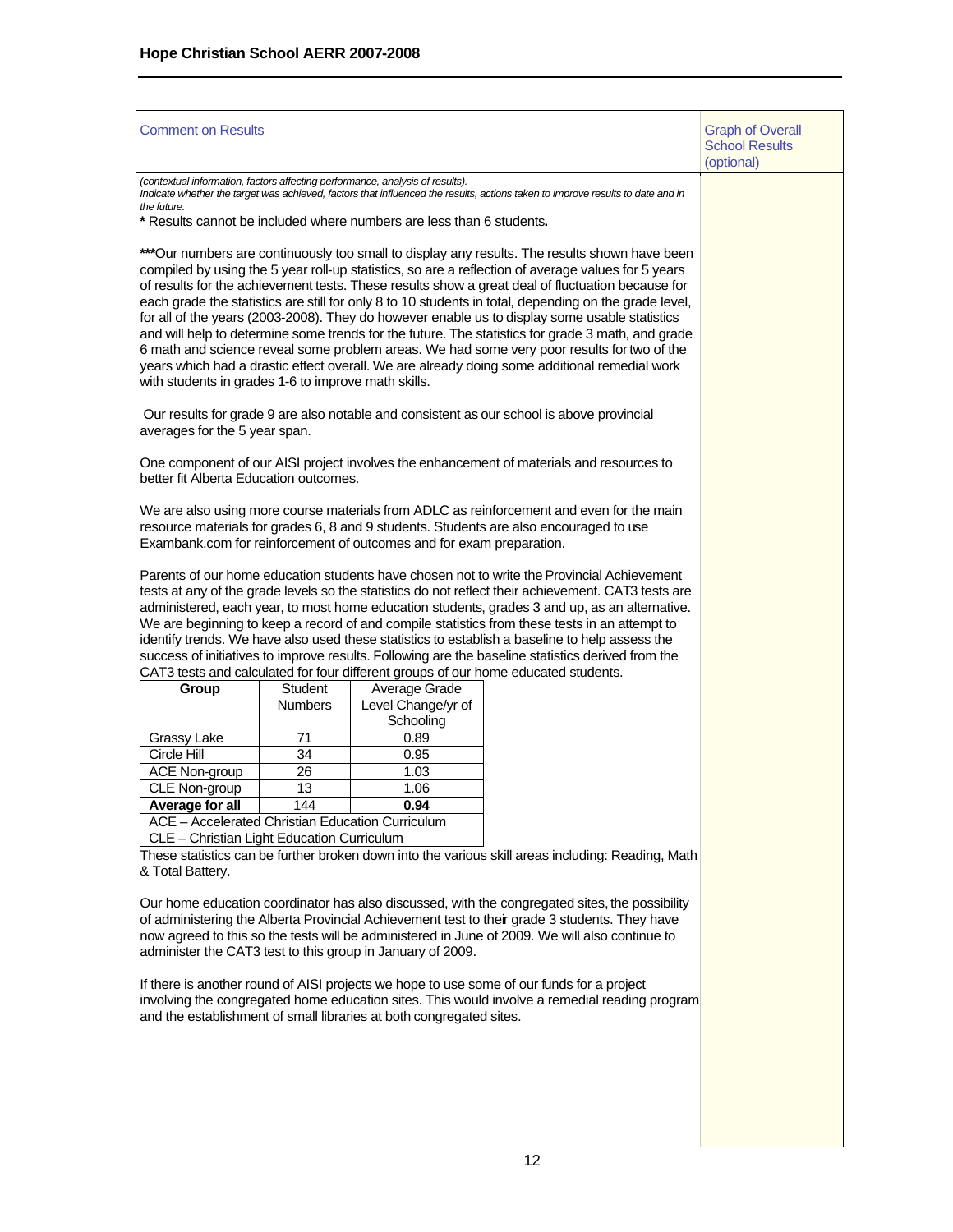| <b>Performance Measure</b>                                                                                                                                                     |                       |                       |                       | <b>Results</b> (in percentages) |                       |                             |                                        |
|--------------------------------------------------------------------------------------------------------------------------------------------------------------------------------|-----------------------|-----------------------|-----------------------|---------------------------------|-----------------------|-----------------------------|----------------------------------------|
| Percentages of students who achieve the<br>acceptable standard and the percentages<br>who achieve the standard of excellence on<br>diploma examinations - high school programs |                       | $A \mid E$<br>2003/04 | $A \mid E$<br>2004/05 | $A \mid E$<br>2005/06           | $A \mid E$<br>2006/07 | A E <sup>*</sup><br>2007/08 | <b>Target</b><br>$A \mid E$<br>2007/08 |
| English 30-1                                                                                                                                                                   | <b>Private School</b> | $\star$               | $\star$               | $\star$                         | $\star$               | ***100/33.4                 | 78/18                                  |
|                                                                                                                                                                                | Province              | 92.0 18.8             | 89.1 17.8             | 88.0   19.3                     | 87.7 19.0             | 87.1 15.5                   |                                        |
| English 30-2                                                                                                                                                                   | <b>Private School</b> |                       | $\star$               | $\star$                         |                       | $\star$                     | 80/18                                  |
|                                                                                                                                                                                | Province              | 85.2 7.1              | 89.4 10.1             | 86.1 8.1                        | 88.7 9.7              | 88.9 8.8                    |                                        |
| Français 30                                                                                                                                                                    | <b>Private School</b> |                       |                       |                                 |                       |                             | if set                                 |
|                                                                                                                                                                                | Province              | 99.0 15.2             | 95.0 16.3             | 94.8 28.1                       | 97.2 24.6             | 98.5 25.4                   |                                        |
| French Language                                                                                                                                                                | <b>Private School</b> |                       |                       |                                 |                       |                             | if set                                 |
| Arts 30                                                                                                                                                                        | Province              | 95.4 16.7             | 95.1 19.1             | 95.0 21.8                       | 95.6 23.1             | 94.9 24.5                   |                                        |
| Social Studies 30                                                                                                                                                              | Private School        |                       |                       |                                 |                       | ***87.5/37.5                | 100/0                                  |
|                                                                                                                                                                                | Province              | 85.9 23.8             | 85.2 24.3             | 85.5 23.9                       | 86.1 24.6             | 84.7 21.5                   |                                        |
| Social Studies 33                                                                                                                                                              | Private School        | $\star$               | $\star$               | $\star$                         |                       | $\star$                     | N/A                                    |
|                                                                                                                                                                                | Province              | 82.9 15.0             | 85.0 17.6             | 83.5 19.0                       | 84.8 19.6             | 85.3 18.9                   |                                        |
| Pure Math 30                                                                                                                                                                   | Private School        | $\star$               | $\star$               | $\star$                         |                       | $\star$                     | 100/0                                  |
|                                                                                                                                                                                | Province              | 83.7 32.0             | 80.6 25.7             | 82.8 26.5                       | 81.1 24.6             | 81.3 25.8                   |                                        |
| Applied Math 30                                                                                                                                                                | Private School        | $\star$               | $\star$               | $\star$                         | $\star$               | $\star$                     | if set                                 |
|                                                                                                                                                                                | Province              | 85.5 14.3             | 87.6 21.8             | 77.5   11.8                     | 77.6 12.1             | 76.3 10.7                   |                                        |
| Biology 30                                                                                                                                                                     | <b>Private School</b> | $\star$               | $\star$               | $\star$                         | $\star$               | $\star$                     | 100/0                                  |
|                                                                                                                                                                                | Province              | 81.9 26.6             | 81.9 26.6             | 81.4 26.4                       | 83.5 27.4             | 82.3 26.3                   |                                        |
| Chemistry 30                                                                                                                                                                   | <b>Private School</b> | $\star$               | $\star$               | $\star$                         | $\star$               | $\star$                     | 100/0                                  |
|                                                                                                                                                                                | Province              | 85.7 27.9             | 88.2 33.4             | 88.4 37.1                       | 89.3 37.9             | 89.2 39.2                   |                                        |
| Physics 30                                                                                                                                                                     | Private School        | $\star$               | $\star$               | $\star$                         | $\star$               | $\star$                     | 100/0                                  |
|                                                                                                                                                                                | Province              | 86.6 29.8             | 84.2 27.8             | 84.4 30.0                       | 86.1 29.3             | 85.7 32.0                   |                                        |
| Science 30                                                                                                                                                                     | Private School        |                       |                       |                                 |                       |                             | if set                                 |
|                                                                                                                                                                                | Province              | 84.3 16.5             | 88.1 22.1             | 82.8 17.3                       | 87.1 18.0             | 88.6 21.6                   |                                        |
| Overall                                                                                                                                                                        | Private School        |                       |                       |                                 |                       | ***94.7/31.6                | if set                                 |
|                                                                                                                                                                                | Province              | 85.8 22.2             | 85.7 23.0             | 84.7 23.0                       | 85.4 23.3             | 85.0 22.3                   |                                        |

*Outcome 2.1: Students demonstrate high standards.* (continued)

\* "A" = Acceptable; "E" = Excellence — the percentages achieving the acceptable standard include the percentages achieving the standard of excellence.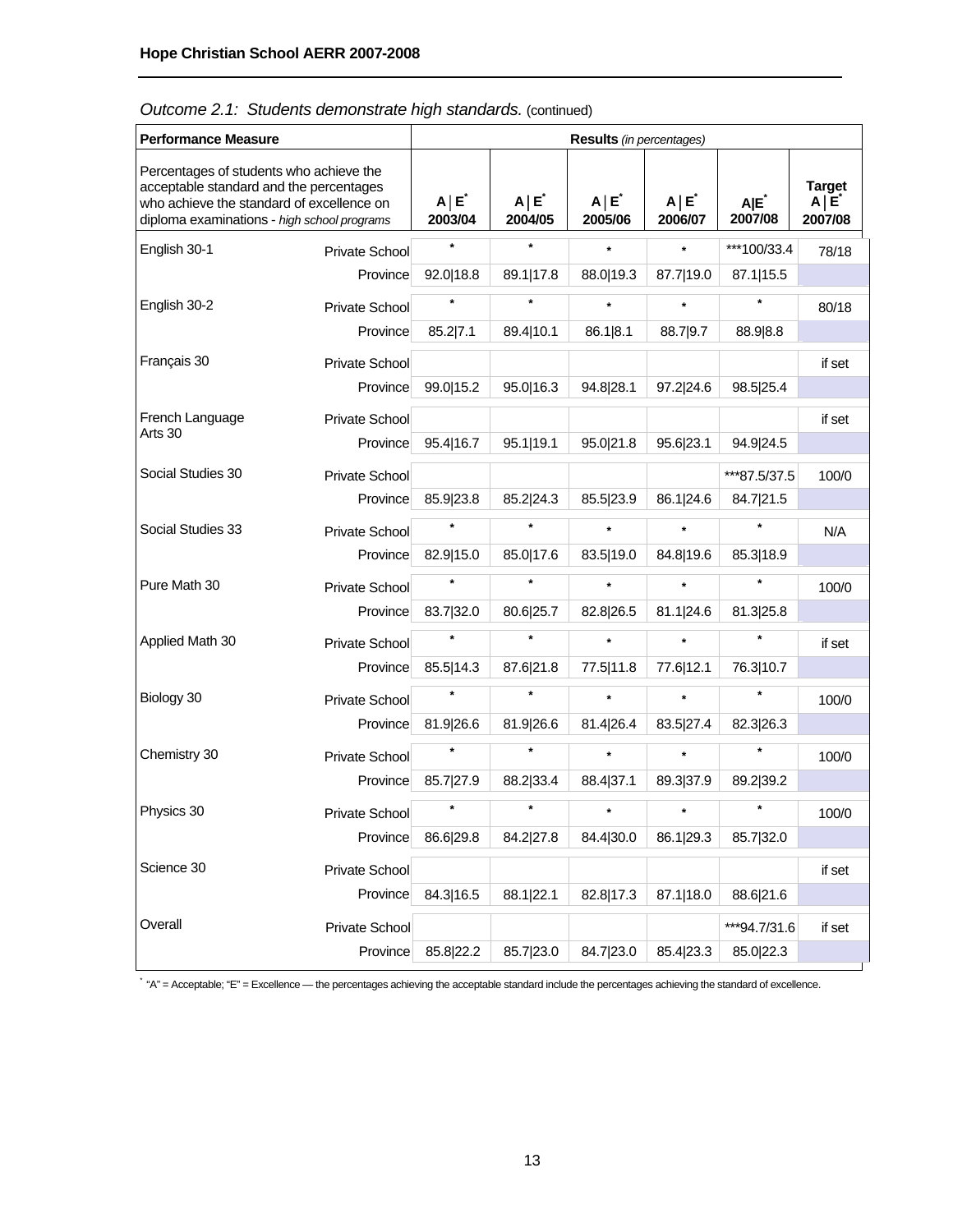| <b>Comment on Results</b>                                                                                                                                                                                                                                                                                                                                                                                                                                                                                                                                                                                                                                                                                                                                                                                                                                                                                                                                                                                                                                                                                                                                                                                                                                                                                                                                                                                                                                                                                                                                                                                                                                                                                                                                                                                                                                               | <b>Graph of Overall</b><br><b>School Results</b><br>(optional) |
|-------------------------------------------------------------------------------------------------------------------------------------------------------------------------------------------------------------------------------------------------------------------------------------------------------------------------------------------------------------------------------------------------------------------------------------------------------------------------------------------------------------------------------------------------------------------------------------------------------------------------------------------------------------------------------------------------------------------------------------------------------------------------------------------------------------------------------------------------------------------------------------------------------------------------------------------------------------------------------------------------------------------------------------------------------------------------------------------------------------------------------------------------------------------------------------------------------------------------------------------------------------------------------------------------------------------------------------------------------------------------------------------------------------------------------------------------------------------------------------------------------------------------------------------------------------------------------------------------------------------------------------------------------------------------------------------------------------------------------------------------------------------------------------------------------------------------------------------------------------------------|----------------------------------------------------------------|
| (contextual information, factors affecting performance, analysis of results).<br>Indicate whether the target was achieved, factors that influenced the results, actions taken to improve results to date and in<br>the future.<br>* Results cannot be included where numbers are less than 6 students.<br>***Our numbers are continuously too small to display any results. The results shown have been<br>compiled by using data from course mark enquiries for our students for three years (2005-06 to<br>2007-08). By using these cumulative statistics there were sufficient numbers to allow posting of<br>the results English 30-1(9 students) and Social Studies 30(8 students). There were still<br>insufficient numbers for all other subjects to allow the results to be posted. The overall results<br>are for all three years and for all subjects. For interest sake we had the following numbers, in the<br>subject areas indicated, over this three year span. (English 30-2 - 1 student; Social 33 - 2<br>students; Pure Math $30 - 4$ students; Applied Math $30 - 2$ students; Biology $30 - 4$ students;<br>Chemistry $30 - 4$ students; and Physics $30 - 3$ students.)<br>The statistics look surprisingly good but again one must keep in mind that when dealing with<br>such small numbers a few exceptional students or struggling students in one or two years can<br>have a drastic effect on results. The original targets were set based upon how we thought the<br>individual grades were going to perform in that year. These targets are no longer realistic upon<br>the consideration that the presented statistics represent average results over a number of years.<br>We currently have only one senior student registered for this school year and it may be 2 or 3<br>more years before we again have additional senior students. |                                                                |
|                                                                                                                                                                                                                                                                                                                                                                                                                                                                                                                                                                                                                                                                                                                                                                                                                                                                                                                                                                                                                                                                                                                                                                                                                                                                                                                                                                                                                                                                                                                                                                                                                                                                                                                                                                                                                                                                         |                                                                |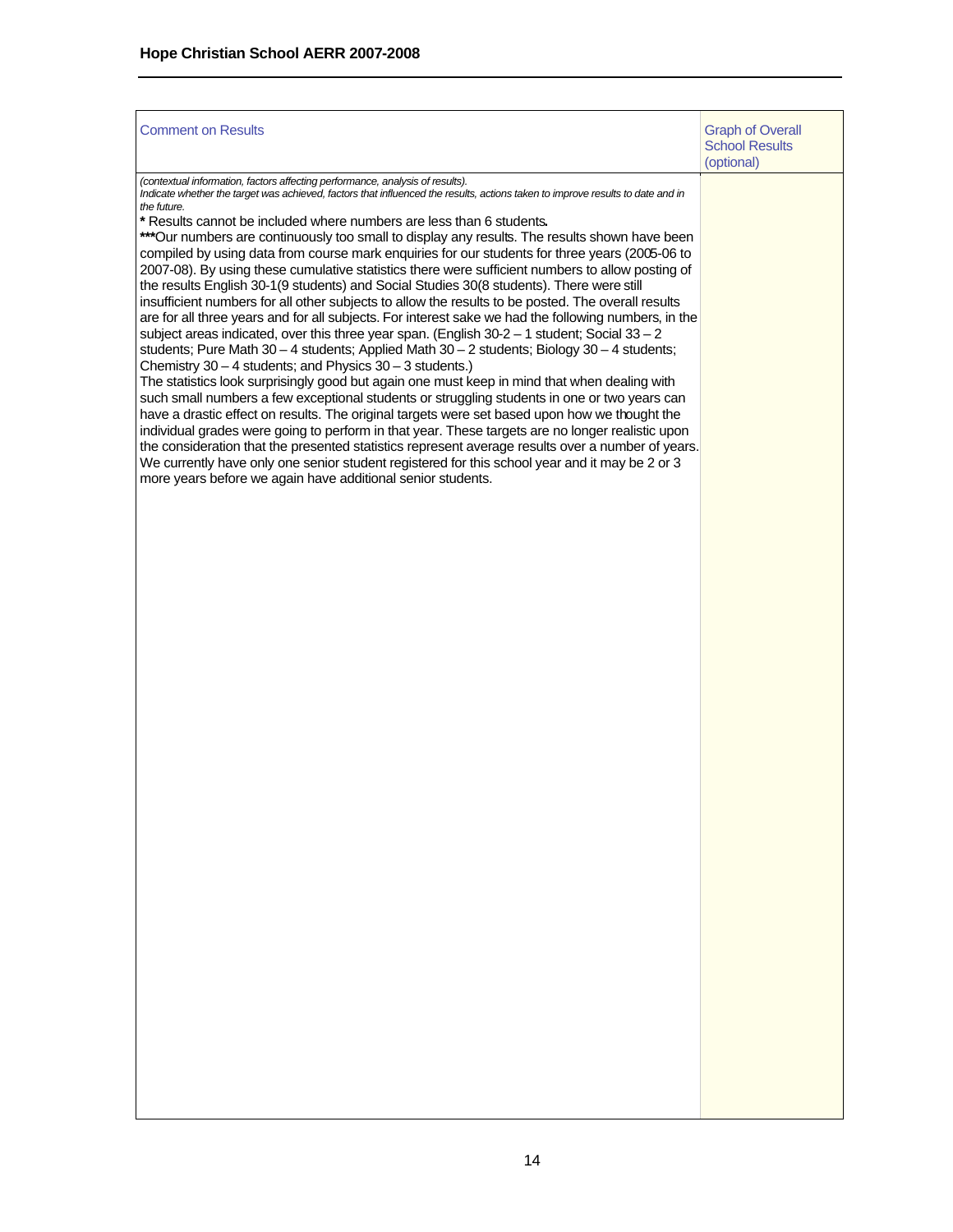|                                                                                                                                                                                                                                                                                                                                                                                                                                                                                                                                                                                                                                                                                                                                                                                                                                                                                                                                                                                                                                           |                       |         |         | <b>Results</b> (in percentages)                         |         |         | <b>Target</b> |
|-------------------------------------------------------------------------------------------------------------------------------------------------------------------------------------------------------------------------------------------------------------------------------------------------------------------------------------------------------------------------------------------------------------------------------------------------------------------------------------------------------------------------------------------------------------------------------------------------------------------------------------------------------------------------------------------------------------------------------------------------------------------------------------------------------------------------------------------------------------------------------------------------------------------------------------------------------------------------------------------------------------------------------------------|-----------------------|---------|---------|---------------------------------------------------------|---------|---------|---------------|
| <b>Performance Measure</b>                                                                                                                                                                                                                                                                                                                                                                                                                                                                                                                                                                                                                                                                                                                                                                                                                                                                                                                                                                                                                |                       | 2002/03 | 2003/04 | 2004/05                                                 | 2005/06 | 2006/07 | 2007/08       |
| Diploma examination<br>participation rate:                                                                                                                                                                                                                                                                                                                                                                                                                                                                                                                                                                                                                                                                                                                                                                                                                                                                                                                                                                                                | <b>Private School</b> | $\star$ | $\star$ | 0                                                       | 18.3    | $\star$ | if set        |
| percentages of students<br>who have written four or                                                                                                                                                                                                                                                                                                                                                                                                                                                                                                                                                                                                                                                                                                                                                                                                                                                                                                                                                                                       | Province              | 51.4    | 52.4    | 53.5                                                    | 53.7    | 53.6    |               |
| more diploma exams by the<br>end of their third year in<br>high school (for high school<br>programs).                                                                                                                                                                                                                                                                                                                                                                                                                                                                                                                                                                                                                                                                                                                                                                                                                                                                                                                                     |                       |         |         |                                                         |         |         |               |
| <b>Comment on results</b>                                                                                                                                                                                                                                                                                                                                                                                                                                                                                                                                                                                                                                                                                                                                                                                                                                                                                                                                                                                                                 |                       |         |         | <b>Graph of Overall Jurisdiction Results (optional)</b> |         |         |               |
| (contextual information, factors affecting performance, analysis of results).<br>Indicate whether the target was achieved, factors that influenced the<br>results, actions taken to improve results to date and in the future.<br>* Results cannot be included where numbers are less<br>than 6 students.<br>These statistics are again greatly impacted because of<br>our home education students. For example we had<br>three students in our on-site school that graduated in<br>2005-06 while the accountability statistics indicate the<br>there were seven students altogether. The remainders<br>were probably home education students. These home<br>education students almost never complete a recognized<br>Alberta program and receive a diploma. From my own<br>research I have determined that students completed 4<br>and 5 diploma exams that year. Our home education<br>coordinator and our home education facilitators continue<br>and will continue to emphasize the need to complete an<br>Alberta Education diploma. |                       |         |         |                                                         |         |         |               |

# *Outcome 2.1: Students demonstrate high standards. (continued)*

|                                                                                                                                                                                                                                                                                                                                                                                                                                                                                                                                                                                                                                                                                         |                       |         | <b>Target</b> |                                                  |         |         |         |
|-----------------------------------------------------------------------------------------------------------------------------------------------------------------------------------------------------------------------------------------------------------------------------------------------------------------------------------------------------------------------------------------------------------------------------------------------------------------------------------------------------------------------------------------------------------------------------------------------------------------------------------------------------------------------------------------|-----------------------|---------|---------------|--------------------------------------------------|---------|---------|---------|
| <b>Performance Measure</b>                                                                                                                                                                                                                                                                                                                                                                                                                                                                                                                                                                                                                                                              |                       | 2002/03 | 2003/04       | 2004/05                                          | 2005/06 | 2006/07 | 2007/08 |
| Percentages of Grade 12<br>students who meet the                                                                                                                                                                                                                                                                                                                                                                                                                                                                                                                                                                                                                                        | <b>Private School</b> | $\star$ | $\star$       | $\star$                                          | $\star$ | $\star$ | if set  |
| <b>Rutherford Scholarship</b><br>eligibility criteria                                                                                                                                                                                                                                                                                                                                                                                                                                                                                                                                                                                                                                   | Province              | 32.5    | 33.8          | 35.3                                             | 37.2    | 38.2    |         |
| Comment on results<br>(contextual information, factors affecting performance, analysis of results).<br>Indicate whether the target was achieved, factors that influenced the<br>results, actions taken to improve results to date and in the future.<br>* Results cannot be included where numbers are less<br>than 6 students.<br>Again doing my own calculations and looking at (2004 to<br>the end of June 2008) I identified 9 students in senior<br>high school that finished school. Of those nine students 5<br>of them were eligible for the Rutherford scholarship.<br>For the next few years we do not anticipate the<br>graduation from high school of any further students. |                       |         |               | Graph of Overall Jurisdiction Results (optional) |         |         |         |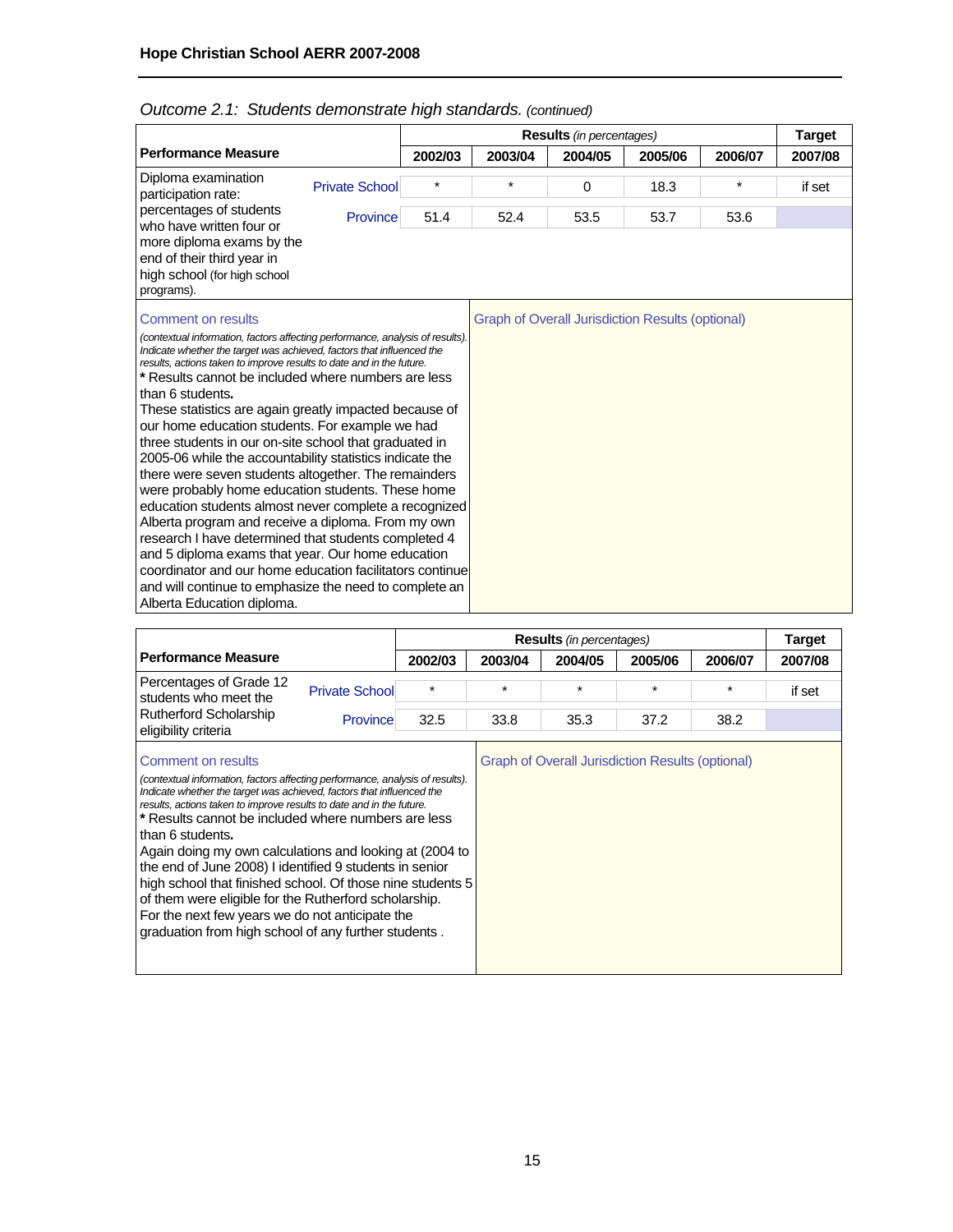|                                                   |                        |         |         | <b>Results</b> (in percentages) |         |         | Target  |
|---------------------------------------------------|------------------------|---------|---------|---------------------------------|---------|---------|---------|
| Performance Measure                               |                        | 2002/03 | 2003/04 | 2004/05                         | 2005/06 | 2006/07 | 2007/08 |
| High school to post-                              | <b>Within 4 years:</b> |         |         |                                 |         |         |         |
| secondary transition rate                         | Private School         | 18.3    | $\star$ | $\star$                         | 0.0     | 20.2    | if set  |
| within four and six years<br>of entering Grade 10 | Province               | 32.8    | 34.0    | 37.0                            | 39.5    | 40.7    |         |
| (high school programs).                           | <b>Within 6 years:</b> |         |         |                                 |         |         |         |
|                                                   | Private School         | 57.2    | 34.2    | 18.2                            | $\star$ | $\star$ | if set  |
|                                                   | Province               | 51.5    | 54.4    | 57.5                            | 59.5    | 60.3    |         |
|                                                   |                        |         |         |                                 |         |         |         |

#### *Outcome 2.2: Students are well prepared for lifelong learning.*

*(contextual information, factors affecting performance, analysis of results). Indicate whether the target was achieved, factors that influenced the results, actions taken to improve results to date and in the future.* These numbers again include home school statistics combined with our on-site students. As previously mentioned virtually all of the home education students will not graduate with an Alberta Education diploma and few have aspirations of proceeding to post secondary institutions. We would however like to increase this percentage using various strategies. For our home education students this strategy would involve mainly the congregated sites. We attempted to do a modified Learning Clicks presentation at these sites. We would also like to provide as much exposure as possible, to all of our home educated students, regarding available career opportunities. Using ALIS materials I have developed a CD with many short videos showing a variety of career opportunities. This however may also have limited use as a majority of the low German speaking families will not permit any technology to be used at their sites or in their homes. Home school personnel will continually emphasize the necessity of completing school and going on to some post secondary education.

Comment on results **Comment on results** Graph of Overall Jurisdiction Results (optional)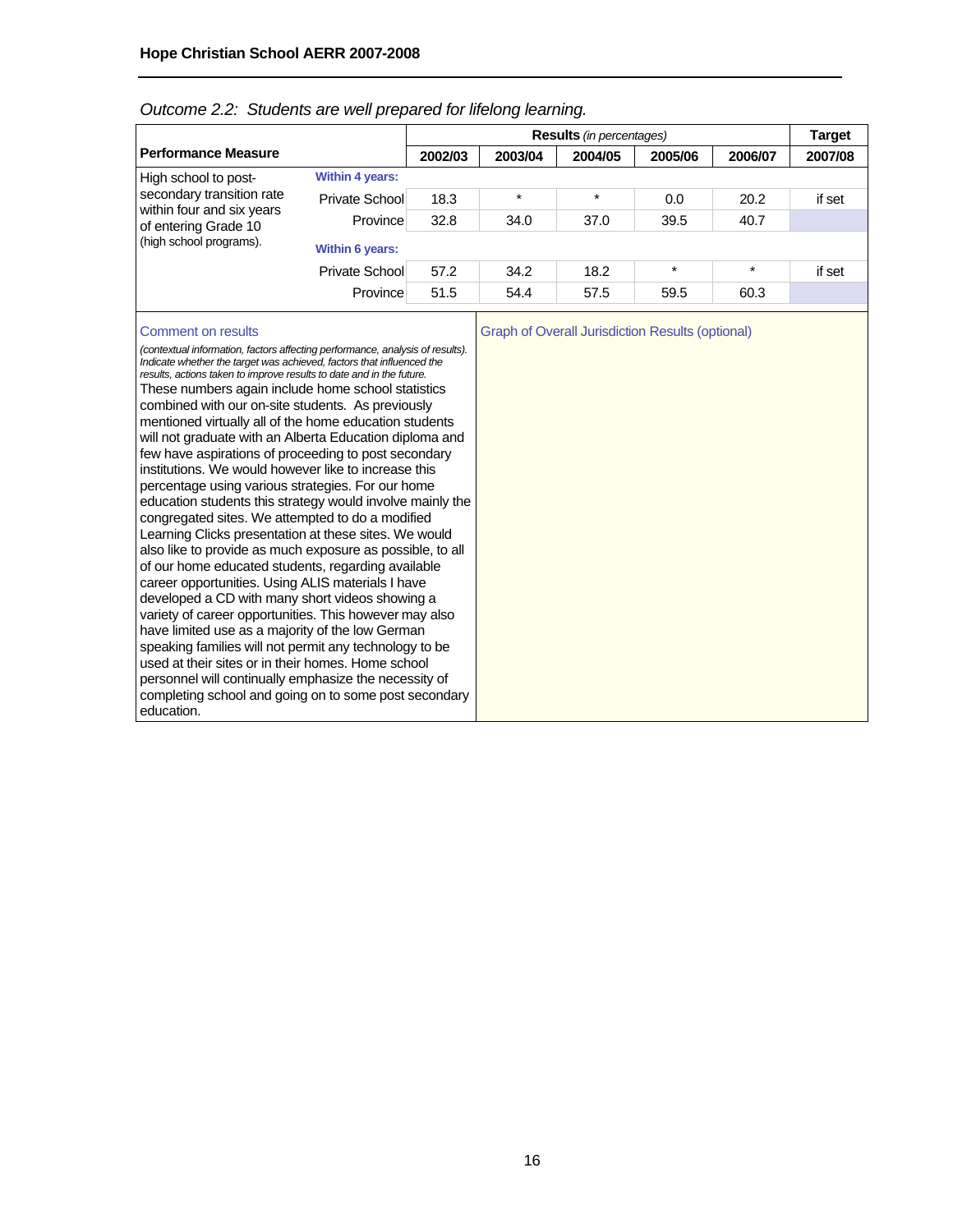|                                                                                                                                                                                                                                                                                                                                                                                                                                                                                                                                                                                                                                                                                                                                                                                                                                                                                                                                                                                                                                                                                                                                                                                                                                                                                                                                                                                                                                                  |                 |          |                                                         | <b>Results</b> (in percentages) |         |         | <b>Target</b> |          |
|--------------------------------------------------------------------------------------------------------------------------------------------------------------------------------------------------------------------------------------------------------------------------------------------------------------------------------------------------------------------------------------------------------------------------------------------------------------------------------------------------------------------------------------------------------------------------------------------------------------------------------------------------------------------------------------------------------------------------------------------------------------------------------------------------------------------------------------------------------------------------------------------------------------------------------------------------------------------------------------------------------------------------------------------------------------------------------------------------------------------------------------------------------------------------------------------------------------------------------------------------------------------------------------------------------------------------------------------------------------------------------------------------------------------------------------------------|-----------------|----------|---------------------------------------------------------|---------------------------------|---------|---------|---------------|----------|
| <b>Performance Measure</b>                                                                                                                                                                                                                                                                                                                                                                                                                                                                                                                                                                                                                                                                                                                                                                                                                                                                                                                                                                                                                                                                                                                                                                                                                                                                                                                                                                                                                       |                 | 2003/04* | 2004/05*                                                | 2005/06                         | 2006/07 | 2007/08 | 2007/08       |          |
| Percentages of teachers and parents satisfied<br>that high school graduates demonstrate the                                                                                                                                                                                                                                                                                                                                                                                                                                                                                                                                                                                                                                                                                                                                                                                                                                                                                                                                                                                                                                                                                                                                                                                                                                                                                                                                                      | <b>Overall</b>  |          |                                                         |                                 |         |         | if set        |          |
| knowledge and skills for lifelong learning                                                                                                                                                                                                                                                                                                                                                                                                                                                                                                                                                                                                                                                                                                                                                                                                                                                                                                                                                                                                                                                                                                                                                                                                                                                                                                                                                                                                       | <b>Teachers</b> |          |                                                         |                                 | 100     |         | if set        |          |
| (required for $K - 9$ private schools and optional for<br>high school programs).                                                                                                                                                                                                                                                                                                                                                                                                                                                                                                                                                                                                                                                                                                                                                                                                                                                                                                                                                                                                                                                                                                                                                                                                                                                                                                                                                                 | <b>Parents</b>  |          |                                                         |                                 | 100     |         | if set        | OPTIONAL |
|                                                                                                                                                                                                                                                                                                                                                                                                                                                                                                                                                                                                                                                                                                                                                                                                                                                                                                                                                                                                                                                                                                                                                                                                                                                                                                                                                                                                                                                  | <b>Students</b> |          |                                                         |                                 | 90      |         | if set        |          |
| <b>Comment on Results</b><br>(contextual information, factors affecting performance, analysis of results).<br>Indicate whether the target was achieved, factors that influenced the<br>results, actions taken to improve results to date and in the future.<br>This question was also not included on the surveys done<br>in April of 2008. I believe I was looking at the<br>performance measures required for the 2008 - 2011<br>three year plan when I formulated the surveys. This<br>performance measure is not included in that plan. In the<br>past there has been high satisfaction with the knowledge<br>and skills developed in our senior high students upon<br>completion of high school. We have and will continue to<br>attempt to expand the experience of our students in order<br>to make them more amenable to being lifelong learners.<br>One of the key mediums for lifelong learning is the<br>computer and the internet. All of our students get a great<br>deal of exposure to computers and the internet<br>throughout the time spent in our school. They have<br>learned to use this medium for research.<br>Our home education students however get little or no<br>exposure to this medium. Many of our parents send their<br>children to congregated sites, but even there they are<br>resistant to what they see as outside interference. Any<br>attempt to broaden their horizons must be taken very<br>carefully. |                 |          | <b>Graph of Overall Jurisdiction Results (optional)</b> |                                 |         |         |               |          |

\* if available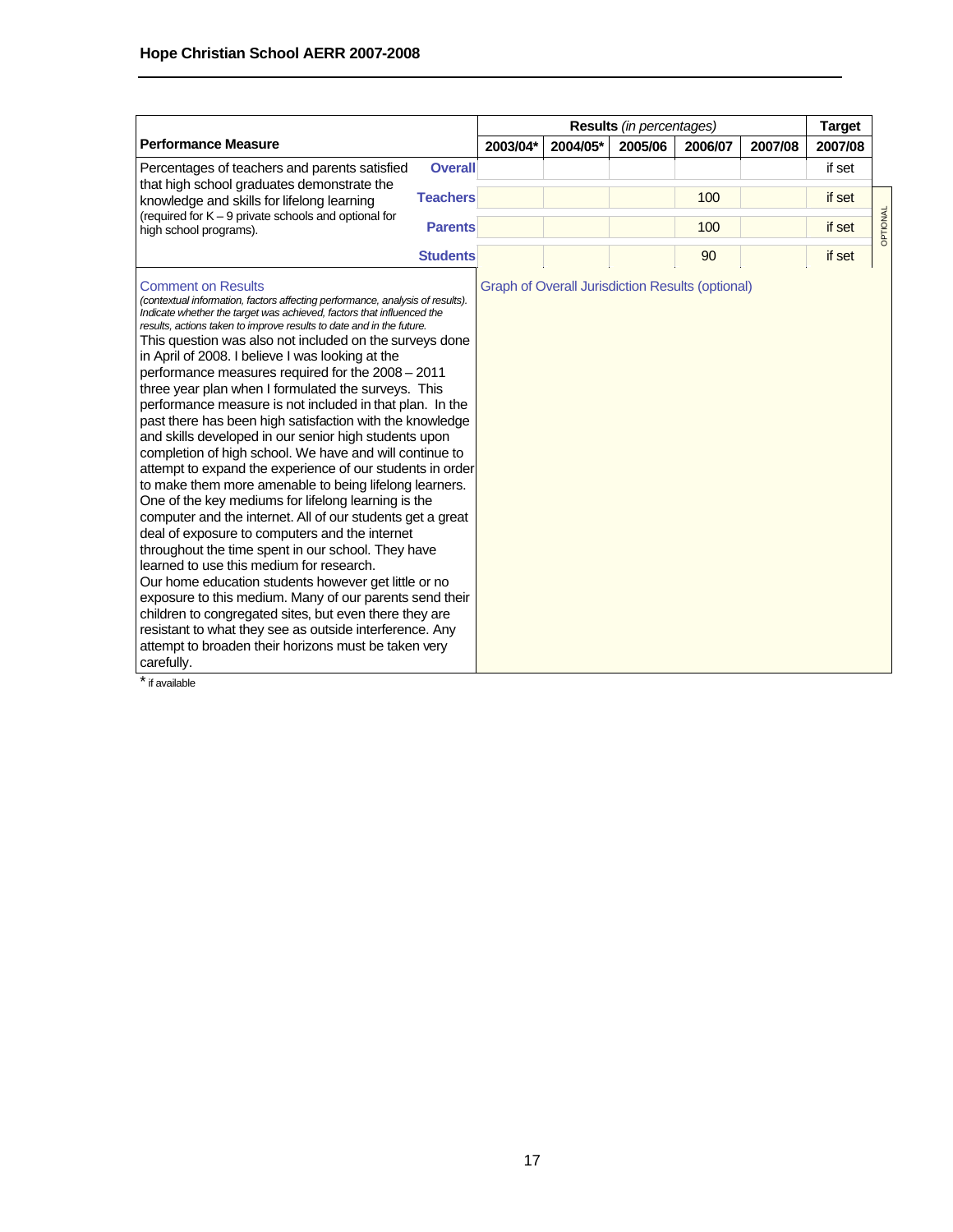|                                                                                                                                                                                                                                                                                                                                                                                                                                                                                                                                                                                                                                                                           |                 |          |                                                         | <b>Results</b> (in percentages) |         |         | <b>Target</b> |          |
|---------------------------------------------------------------------------------------------------------------------------------------------------------------------------------------------------------------------------------------------------------------------------------------------------------------------------------------------------------------------------------------------------------------------------------------------------------------------------------------------------------------------------------------------------------------------------------------------------------------------------------------------------------------------------|-----------------|----------|---------------------------------------------------------|---------------------------------|---------|---------|---------------|----------|
| <b>Performance Measure</b>                                                                                                                                                                                                                                                                                                                                                                                                                                                                                                                                                                                                                                                | 2003/04*        | 2004/05* | 2005/06                                                 | 2006/07                         | 2007/08 | 2007/08 |               |          |
| Percentages of teachers and parents who<br><b>Overall</b>                                                                                                                                                                                                                                                                                                                                                                                                                                                                                                                                                                                                                 |                 |          |                                                         |                                 | 94      | 100     | 100           |          |
| agree that students are taught attitudes and<br>behaviours that will make them successful at<br>work when they finish school.                                                                                                                                                                                                                                                                                                                                                                                                                                                                                                                                             | <b>Teachers</b> |          |                                                         |                                 | 100     | 100     | 100           |          |
|                                                                                                                                                                                                                                                                                                                                                                                                                                                                                                                                                                                                                                                                           | <b>Parents</b>  |          |                                                         |                                 | 88      | 100     | 100           | OPTIONAL |
|                                                                                                                                                                                                                                                                                                                                                                                                                                                                                                                                                                                                                                                                           | <b>Students</b> |          |                                                         |                                 |         |         | if set        |          |
| <b>Comment on Results</b><br>(contextual information, factors affecting performance, analysis of results).<br>Indicate whether the target was achieved, factors that influenced the<br>results, actions taken to improve results to date and in the future.<br>All stakeholders seem very satisfied with the attitudes<br>and behaviors taught and believe that this will help their<br>children to be successful when they finish school. Even<br>though these results meet our targets we must not be<br>complacent. Our students continue to have attitudes and<br>behaviors both modeled and taught to them through their<br>relationships and in the ACE curriculum. |                 |          | <b>Graph of Overall Jurisdiction Results (optional)</b> |                                 |         |         |               |          |

## *Outcome 2.3: Students are well prepared for employment.*

\* if available

### *Outcome 2.4: Students model the characteristics of active citizenship.*

|                                                                                                                                                                                                                                                                                                                                                                                 |                 | Results (in percentages)                                |         |         |         |         |          |
|---------------------------------------------------------------------------------------------------------------------------------------------------------------------------------------------------------------------------------------------------------------------------------------------------------------------------------------------------------------------------------|-----------------|---------------------------------------------------------|---------|---------|---------|---------|----------|
| <b>Performance Measure</b>                                                                                                                                                                                                                                                                                                                                                      | 2003/04*        | 2004/05*                                                | 2005/06 | 2006/07 | 2007/08 | 2007/08 |          |
| Percentages of teachers, parents and<br>students who are satisfied that students                                                                                                                                                                                                                                                                                                | <b>Overall</b>  |                                                         |         | 97      | 100     | 100     |          |
| model the characteristics of active citizenship.                                                                                                                                                                                                                                                                                                                                | <b>Teachers</b> |                                                         |         | 100     | 100     | 100     |          |
|                                                                                                                                                                                                                                                                                                                                                                                 | <b>Parents</b>  |                                                         |         | 100     | 100     | 100     | OPTIONAL |
|                                                                                                                                                                                                                                                                                                                                                                                 | <b>Students</b> |                                                         |         | 90      | 100     | 100     |          |
| <b>Comment on Results</b><br>(contextual information, factors affecting performance, analysis of results).<br>Indicate whether the target was achieved, factors that influenced the<br>results, actions taken to improve results to date and in the future.<br>All stakeholders are satisfied that they or their<br>child/student models characteristics of active citizenship. |                 | <b>Graph of Overall Jurisdiction Results (optional)</b> |         |         |         |         |          |

\* if available

Also report results on all private school Goal Two Measures from the school's Three-Year Education Plan 2007/08-2009/10 in relation to Goal 2 outcomes and targets for 2007/08. Minimum one year of results – private schools are encouraged to provide multi-year results for trend analysis.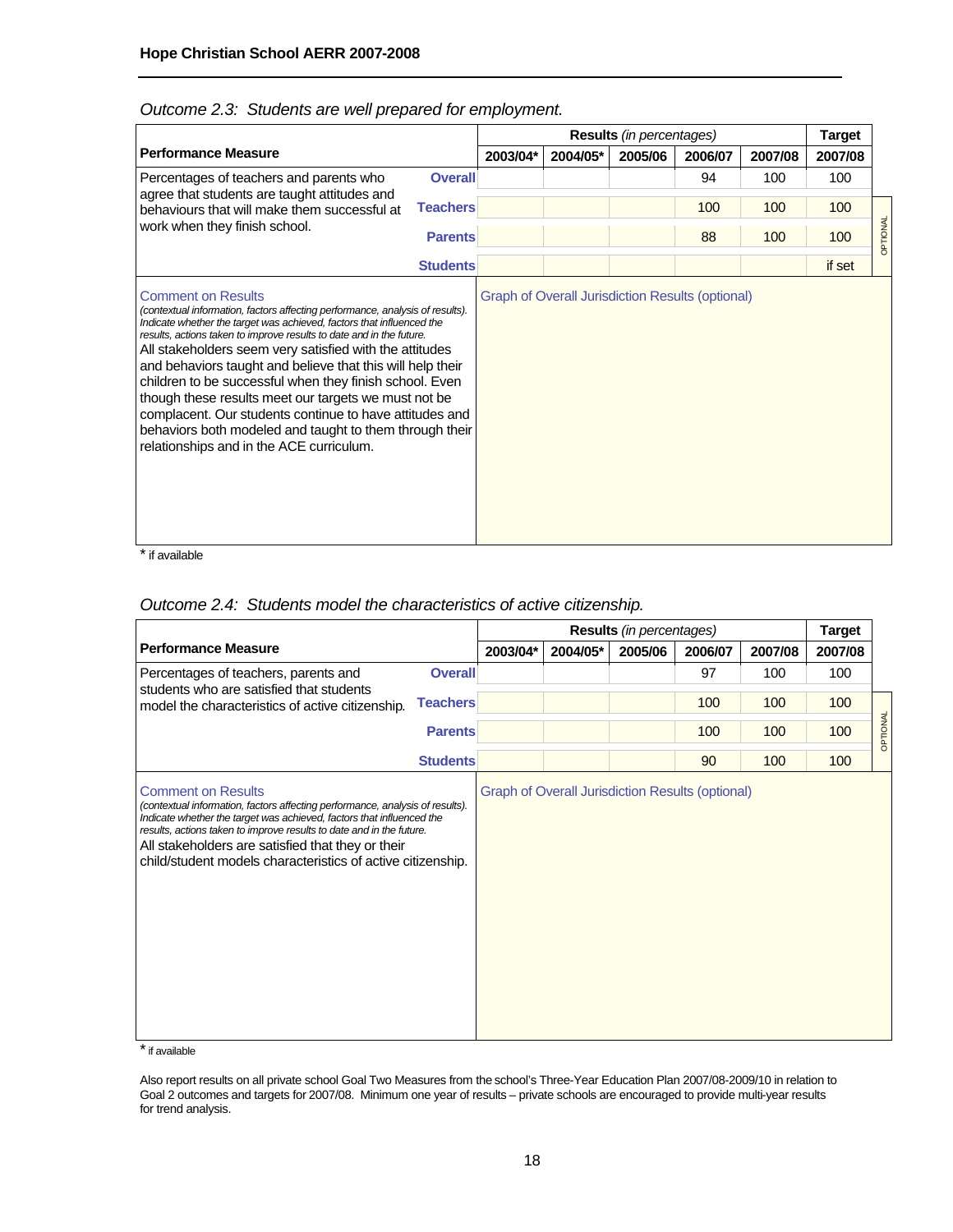# **Goal Three: Highly Responsive and Responsible Private Schools**

*Outcome 3.1: The private school demonstrates improved results through effective working relationships with partners and stakeholders.* 

|                                                                                                                                                                                                                                                                                                                                                                                                                                                                                  |                 | Results (in percentages) |                                                         |         |         |         |         |          |
|----------------------------------------------------------------------------------------------------------------------------------------------------------------------------------------------------------------------------------------------------------------------------------------------------------------------------------------------------------------------------------------------------------------------------------------------------------------------------------|-----------------|--------------------------|---------------------------------------------------------|---------|---------|---------|---------|----------|
| <b>Performance Measure</b>                                                                                                                                                                                                                                                                                                                                                                                                                                                       |                 | 2003/04*                 | 2004/05*                                                | 2005/06 | 2006/07 | 2007/08 | 2007/08 |          |
| Teacher and parent satisfaction with parental<br>involvement in decisions about their child's                                                                                                                                                                                                                                                                                                                                                                                    | <b>Overall</b>  |                          |                                                         |         | 100     | 100     | 100     |          |
| education.                                                                                                                                                                                                                                                                                                                                                                                                                                                                       | <b>Teachers</b> |                          |                                                         |         | 100     | 100     | 100     |          |
|                                                                                                                                                                                                                                                                                                                                                                                                                                                                                  | <b>Parents</b>  |                          |                                                         |         | 100     | 100     | 100     | OPTIONAL |
| <b>Comment on Results</b><br>(contextual information, factors affecting performance, analysis of results).<br>Indicate whether the target was achieved, factors that influenced the<br>results, actions taken to improve results to date and in the future.<br>There was a 100% satisfaction with the level of parental<br>involvement in our school and targets were met. We will<br>continue to request and encourage parental involvement<br>and participation in the school. |                 |                          | <b>Graph of Overall Jurisdiction Results (optional)</b> |         |         |         |         |          |

 $\overline{\phantom{a}}$  if available

# *Outcome 3.2: The private school demonstrates leadership and continuous improvement.*

|                                                                                                                                                                                                                                                                                                                                                                                                                                                                                                                                                                                                                                                                                                                                                                    |                 |          | <b>Target</b>                                           |         |         |         |         |          |
|--------------------------------------------------------------------------------------------------------------------------------------------------------------------------------------------------------------------------------------------------------------------------------------------------------------------------------------------------------------------------------------------------------------------------------------------------------------------------------------------------------------------------------------------------------------------------------------------------------------------------------------------------------------------------------------------------------------------------------------------------------------------|-----------------|----------|---------------------------------------------------------|---------|---------|---------|---------|----------|
| <b>Performance Measure</b>                                                                                                                                                                                                                                                                                                                                                                                                                                                                                                                                                                                                                                                                                                                                         |                 | 2003/04* | 2004/05*                                                | 2005/06 | 2006/07 | 2007/08 | 2007/08 |          |
| Percentages of teachers and parents                                                                                                                                                                                                                                                                                                                                                                                                                                                                                                                                                                                                                                                                                                                                | <b>Overall</b>  |          |                                                         |         | 80      | 93      | 100     |          |
| indicating that their school has improved or<br>stayed the same in the last three years.                                                                                                                                                                                                                                                                                                                                                                                                                                                                                                                                                                                                                                                                           | <b>Teachers</b> |          |                                                         |         | 100     | 100     | 100     |          |
|                                                                                                                                                                                                                                                                                                                                                                                                                                                                                                                                                                                                                                                                                                                                                                    | <b>Parents</b>  |          |                                                         |         | 60      | 86      | 100     | OPTIONAL |
| <b>Comment on Results</b><br>(contextual information, factors affecting performance, analysis of results).<br>Indicate whether the target was achieved, factors that influenced the<br>results, actions taken to improve results to date and in the future.<br>Targets were not met for this performance measure.<br>Results have improved over those of the previous year.<br>There may be some discontent among parents again<br>regarding the shift from ACE curriculum materials at the<br>senior level and to some extent at the elementary and<br>junior high levels. We will continue this trend but as more<br>of the secular material used becomes modified, my hope<br>is that this will help parents to view these changes in a<br>more positive light. |                 |          | <b>Graph of Overall Jurisdiction Results (optional)</b> |         |         |         |         |          |

\* if available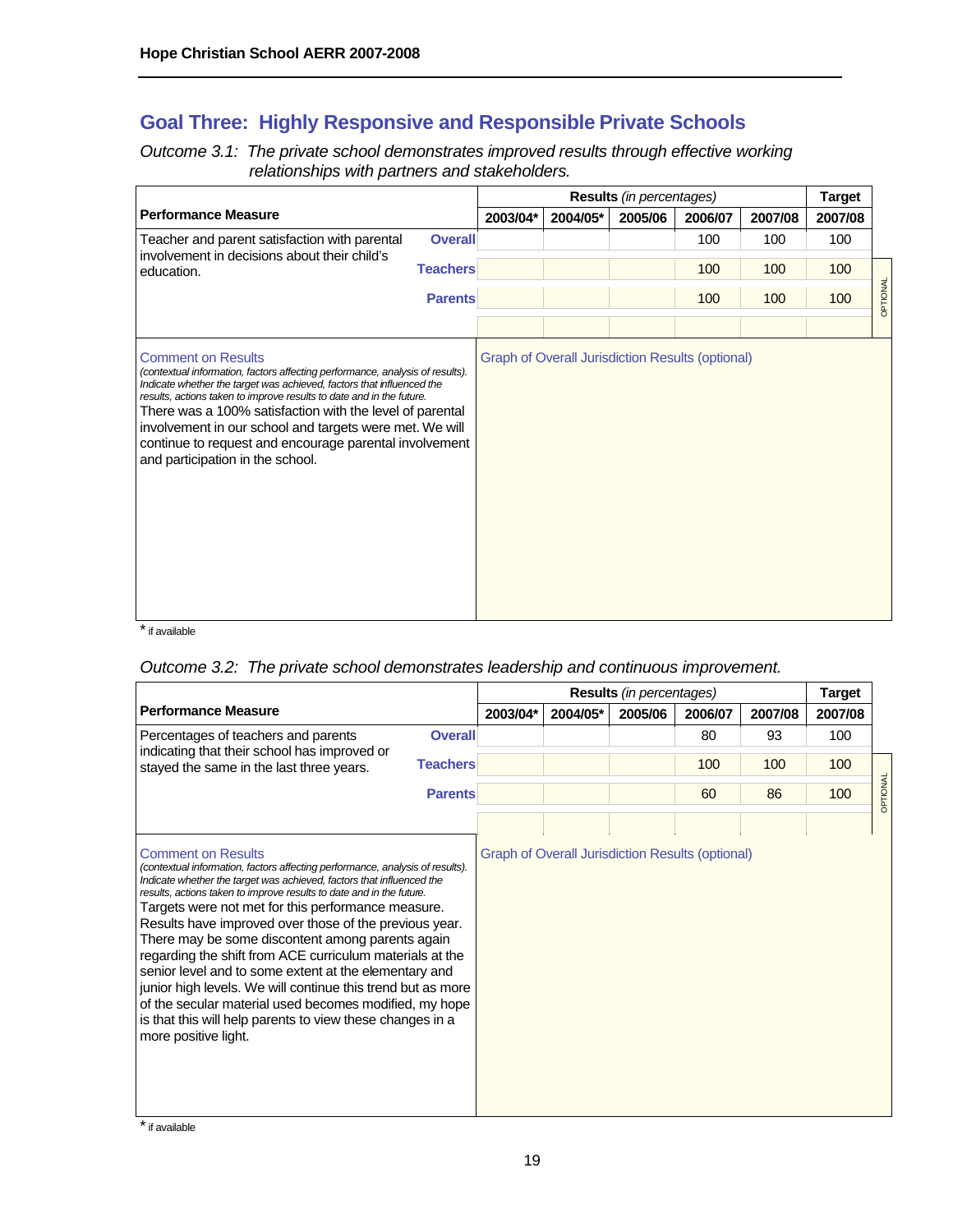|                                                                                                                                                                                                                                                                                                                                                                                                                                                                                                                                                                                                                                                                                                               |          | Results (in percentages)* |                                                         |         |         |         |  |
|---------------------------------------------------------------------------------------------------------------------------------------------------------------------------------------------------------------------------------------------------------------------------------------------------------------------------------------------------------------------------------------------------------------------------------------------------------------------------------------------------------------------------------------------------------------------------------------------------------------------------------------------------------------------------------------------------------------|----------|---------------------------|---------------------------------------------------------|---------|---------|---------|--|
| <b>Performance Measure</b>                                                                                                                                                                                                                                                                                                                                                                                                                                                                                                                                                                                                                                                                                    | 2003/04* | 2004/05                   | 2005/06                                                 | 2006/07 | 2007/08 | 2007/08 |  |
| <b>Teachers</b><br>Percentages of teachers reporting that in<br>the past 3-5 years, the professional<br>development and in-servicing received<br>from the school authority has been<br>focused, systematic and contributed<br>significantly to their ongoing professional<br>growth.                                                                                                                                                                                                                                                                                                                                                                                                                          |          |                           |                                                         | 100     | 100     | 100     |  |
| <b>Comment on Results</b><br>(contextual information, factors affecting performance, analysis of results).<br>Indicate whether the target was achieved, factors that influenced the<br>results, actions taken to improve results to date and in the future.<br>Targets were met for this performance measure. We will<br>continue to provide a substantial budget for professional<br>development within our schools. With a professional staff<br>of only two it is difficult to provide on-site professional<br>learning opportunities.<br>Home education professional and support staff are<br>encouraged to attend relevant professional development<br>opportunities that will impact their performance. |          |                           | <b>Graph of Overall Jurisdiction Results (optional)</b> |         |         |         |  |

\* if available

Also report results on all other school authority Goal Three Measures from the Three-Year Education Plan 2007/08-2009/10 in relation to Goal 3 outcomes and targets for 2007/08. Minimum one year of results – the school is encouraged to provide multi-year results for trend analysis.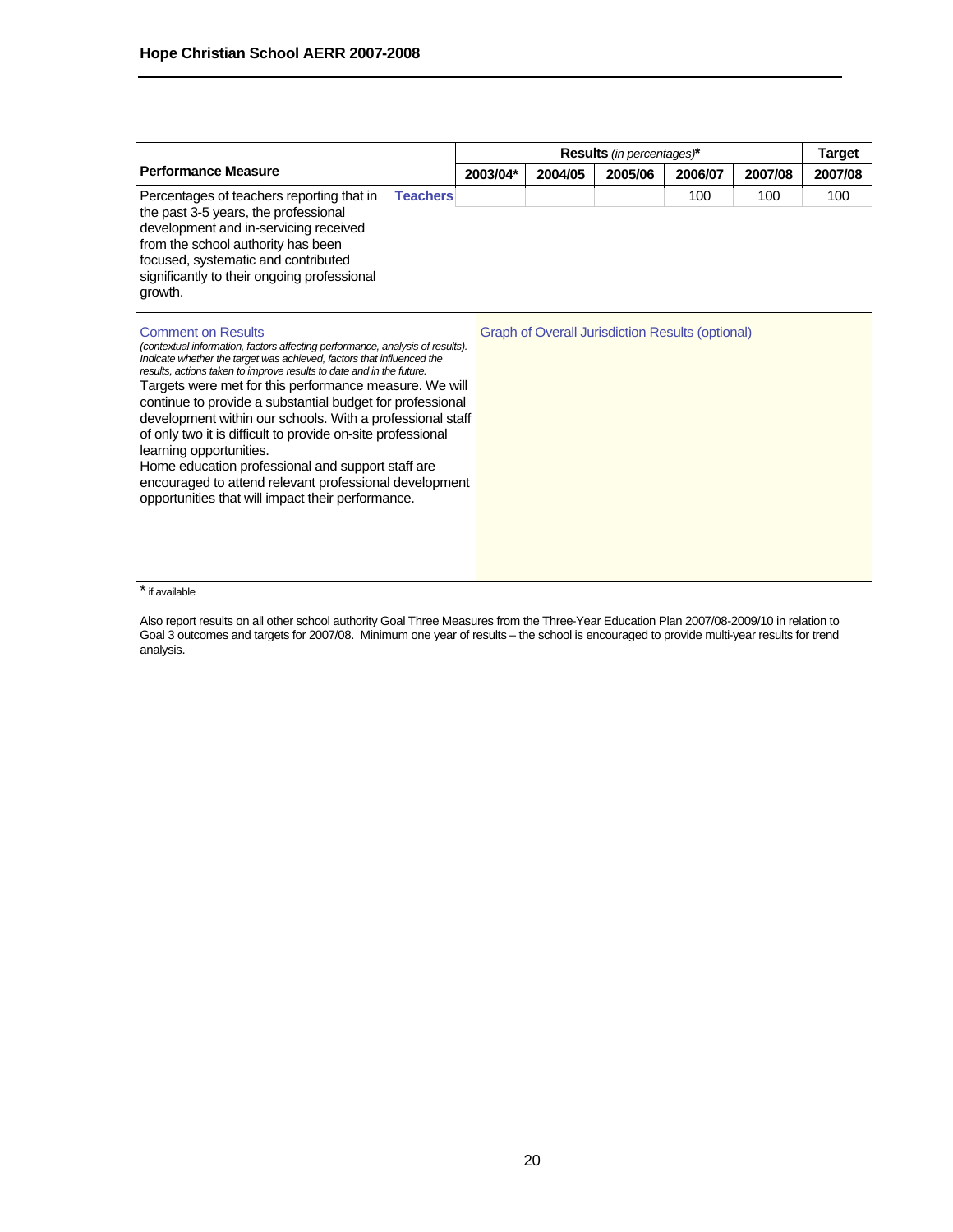#### Future Challenges

Include areas for improvement and how these will be addressed by the school.

The accountability pillar statistics are largely derived from our home education population. The majority of the students in this group are of old colony low German speaking Mennonites. Because of our large home education population we are planning on implementing an AISI project that we hope will have an impact on these students. This will happen provided that there is another round of AISI projects commencing the 2009-2010 school years. This project will involve the identification of students that are having reading difficulties and then the placement of them on a facilitated remedial reading program. We will also be establishing small libraries at each of the congregated sites to further encourage reading interest.

Because we are going to be accepting level 2 funding and its associated increased accountability, surveys are going to be sent out to all parents and I am assuming that also includes home education parents. Surveys of this group were not conducted in the past so I have not idea what to expect. At this time it is impossible to set realistic targets as I have no baseline on which to determine these targets. Also a number of the questions that will be asked may be irrelevant to our home school population. Another factor which should be taken into consideration when conducting these surveys is cultural. Without clarification and culture sensitivity being applied to the questions they may be meaningless, or even offensive, to these parents, particularly to the low German speaking Mennonites.

It is also my understanding that the results for these surveys are going to be combined with survey results of on-site parents. These two groups are very diverse in nature and expectations so it will be a challenge to try to distinguish concerns and issues that home education parents have as contrasted with those of the on-site parents.

We continue to face challenges regarding results for achievement tests but now that I have established a method of deriving some meaningful statistics, despite our small size, the problem areas may become more obvious. Grade 3 math and grade 6 math and science are areas for concern and will need to be monitored closely. We will be looking more closely at these to see if we can identify specific areas of weakness. We will target, and are already targeting, additional materials and instruction to those areas. These studies may reveal problem areas which could be curriculum related or may simply be difficulties arising from a particular group of students or classes.

Our school also strongly suggests to home education parents that all students take the Canadian Achievement Test (http://www.canadiantestcentre.com/CAT3/CAT3.asp) as most do not take the provincial achievement test. Using the data collected from these tests we have also established a baseline which can now be compared to the results for subsequent years of testing. This will enable us to assess any progress or areas for improvement. These could also be used as baseline for assessing the success of the future AISI project should it be approved.

#### Summary of Financial Results

- Include the following elements:
- Provide key financial information about the school year (i.e., significant changes over the prior year, the annual operating surplus or deficit, accumulated operating surplus or deficit, and capital reserves)
- Include program expenditure information in a table or graph for the primary audience parents and other members of the school community
- Indicate how the reader can access additional information, including the private school's Audited Financial Statement for 2007/2008.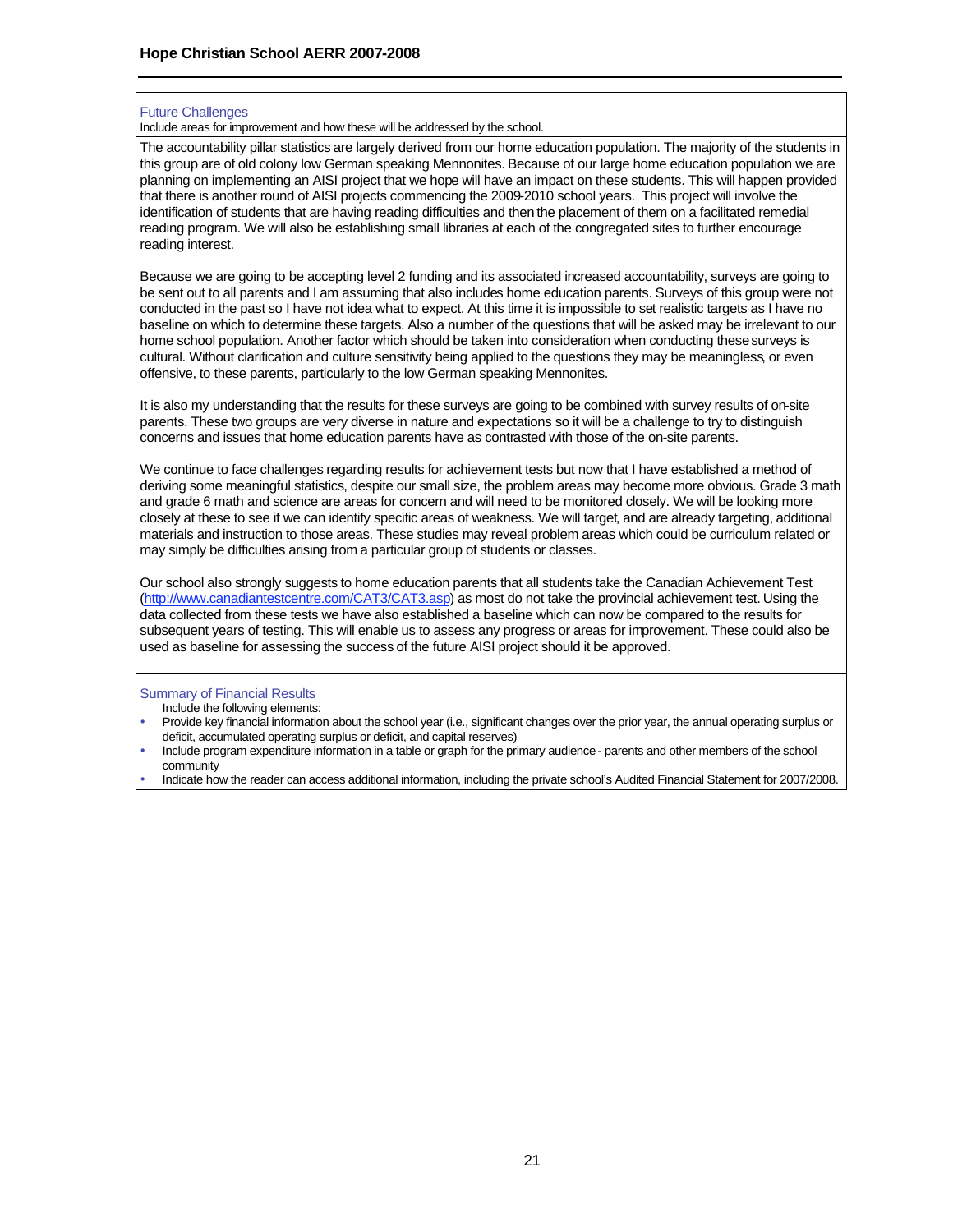| <b>HOPE CHRISTIAN SCHOOL FINANCIAL SUMMARY 2007-2008</b> |               |     |            |  |  |  |
|----------------------------------------------------------|---------------|-----|------------|--|--|--|
| <b>INCOME FROM ALL SOURCES</b>                           |               |     |            |  |  |  |
|                                                          | <b>Income</b> |     | % of Total |  |  |  |
| First nations-home ed                                    | 29400.000     | - 1 | 3.174      |  |  |  |
| Home Ed grants                                           | 731296.000    | - 2 | 78.958     |  |  |  |
| Gov't grants etc.                                        | 120266.000    | - 3 | 12.985     |  |  |  |
| Tuition fees                                             | 12865.000     | 4   | 1.389      |  |  |  |
| Other fees and income                                    |               | 5   |            |  |  |  |
| Interest, comp fees, uniform, curriculum                 | 32353.000     | 6   | 3.493      |  |  |  |
| <b>Total Income</b>                                      | 926180.000    |     |            |  |  |  |



# **EXPENSES**

| <b>Salaries &amp; Benefits</b>     |           |            |              |        |
|------------------------------------|-----------|------------|--------------|--------|
| Home ed                            |           | 336567.000 | 1            | 37.904 |
| Instruction                        |           | 87473.000  | $\mathbf{2}$ | 9.851  |
| Operations and maint.              |           | 7259.000   | 3            | 0.818  |
| Transportation                     |           |            | 4            | 0.000  |
| Administration                     |           | 17655.000  | 5            | 1.988  |
| <b>Total Salaries and benefits</b> | 448954.00 |            |              |        |
| Other contracts and supplies       |           |            |              |        |
| Home ed                            |           | 372592.000 | 6            | 41.962 |
| Instruction                        |           | 45006.000  | 7            | 5.069  |
| Operations and maint.              |           | 9557.000   | 8            | 2.177  |
| Transportation                     |           | 8432.000   | 9            | 1.921  |
| Administration                     |           | 3394.000   | 10           | 0.382  |
| <b>Total Contracts</b>             | 438981.00 |            |              |        |
| <b>Total Expenses</b>              | 887935.00 |            |              |        |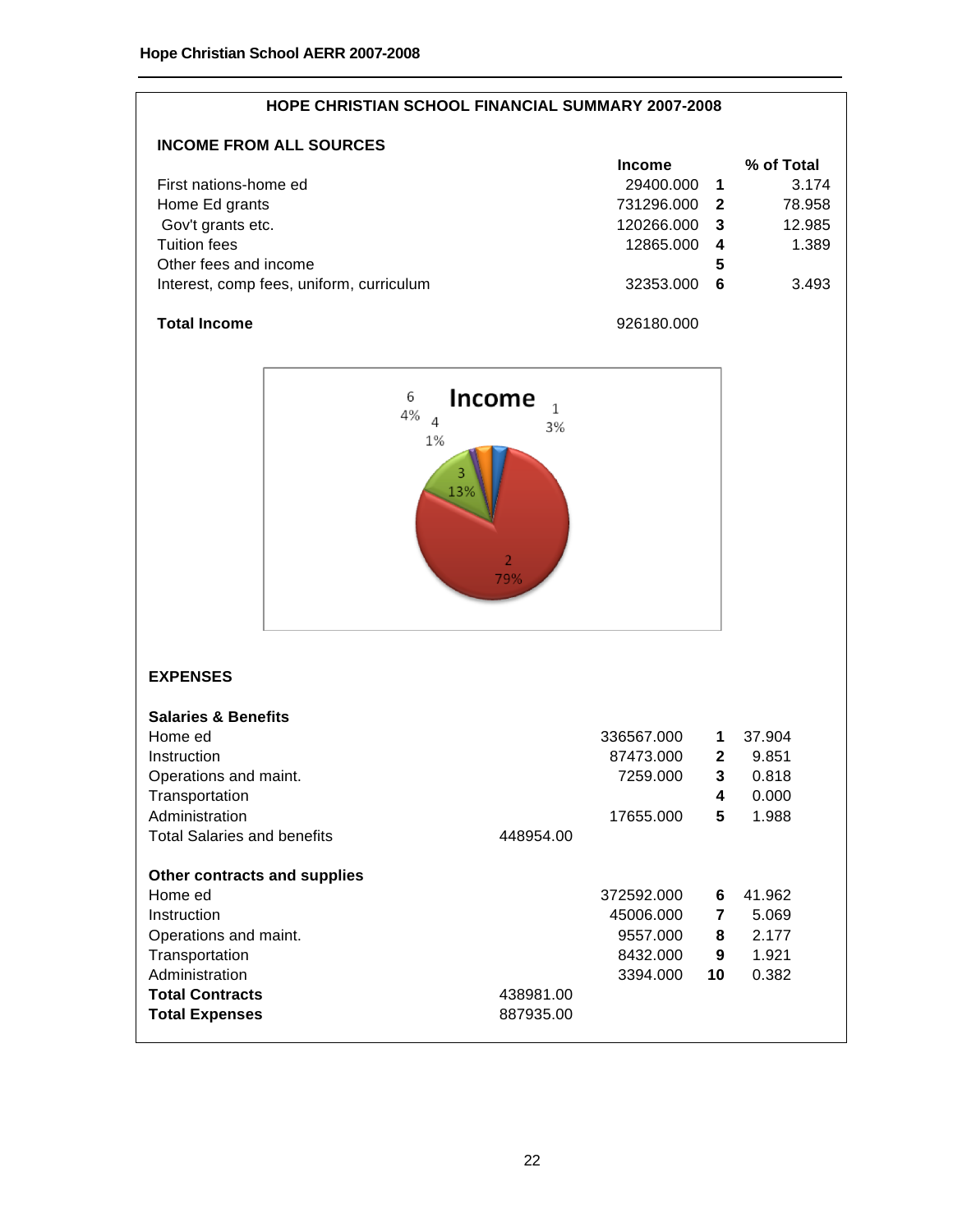